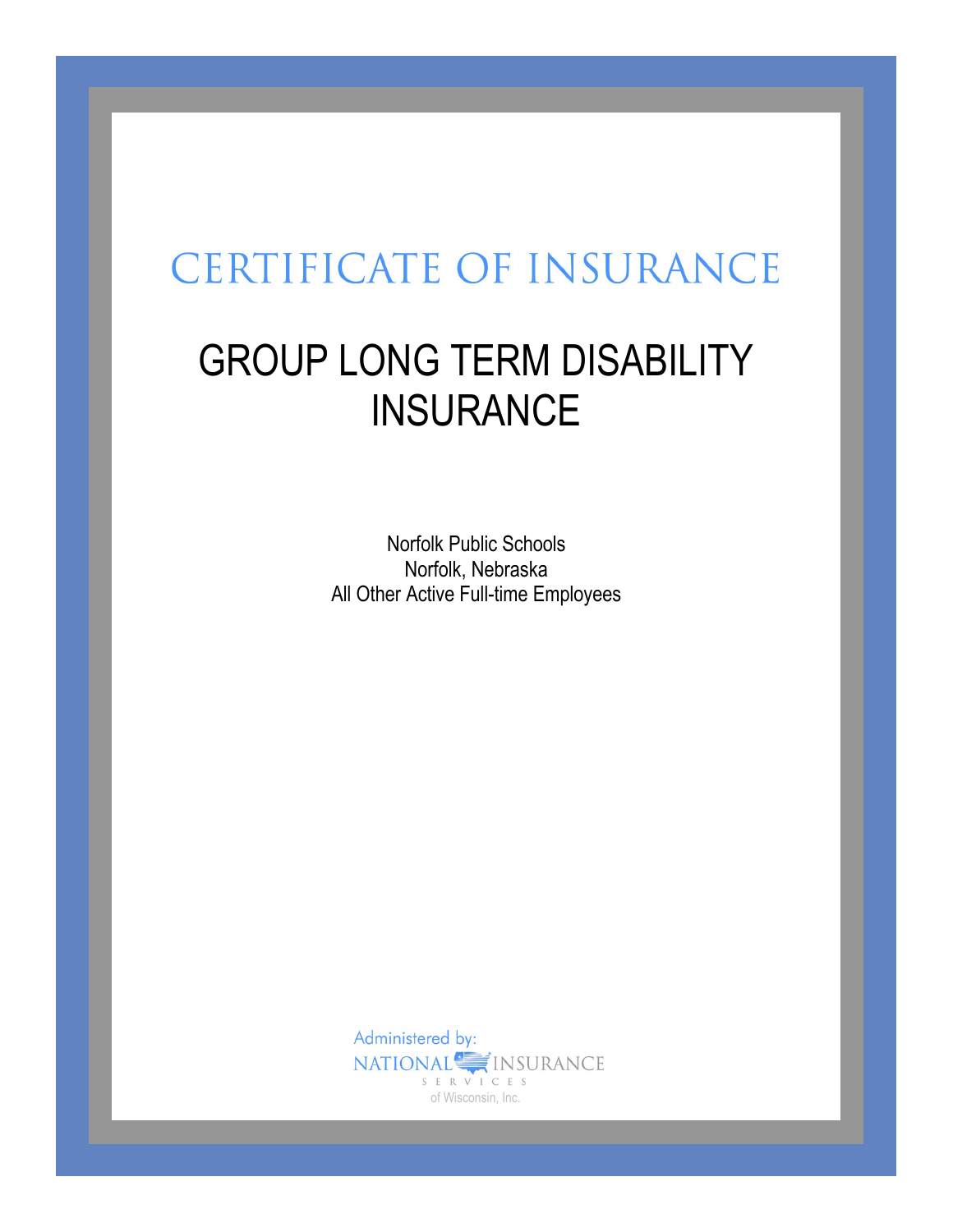#### MADISON NATIONAL LIFE INSURANCE COMPANY, INC.

1241 John Q. Hammons Drive · Madison, WI 53717

#### GROUP LONG TERM DISABILITY INSURANCE CERTIFICATE OF COVERAGE

The Group Policy has been issued to the Policyowner. No coverage under the Group Policy is in effect until approved in writing by Madison National Life Insurance Company, Inc.

The Employer must apply for group long term disability insurance coverage under the Group Policy and join the Policyowner by submitting a completed Joinder Agreement and agreeing to pay premiums. The Group Policy contains numerous optional and variable provisions. The options and variables we have approved for the Employer's coverage under the Group Policy are contained in the Joinder Agreement and the Certificate(s) of Coverage. Only those provisions of the Group Policy which appear in the Joinder Agreement and the Certificate(s) of Coverage will apply to the Employer's coverage under the Group Policy. All provisions on this and the following pages are part of the Certificate of Coverage.

The Group Policy is on file and available for review at the main office of the Policyholder. The Certificate summarizes and explains the parts of the Group Policy that apply to you. This certificate is not an insurance policy. In the event of any conflict between the Group Policy and the Certificate, the Group Policy will control.

This Certificate replaces any other Certificates previously provided to you under the Group Policy.

Unless defined differently within a particular provision, the terms "you" and "your" mean the Eligible Person. "We", "us" and "our" mean Madison National Life Insurance Company. Other defined terms appear with their initial letters capitalized. References to section headings appear in quotation marks.

MADISON NATIONAL LIFE INSURANCE COMPANY, INC.

By

Lawy R Graham

Larry R. Graber President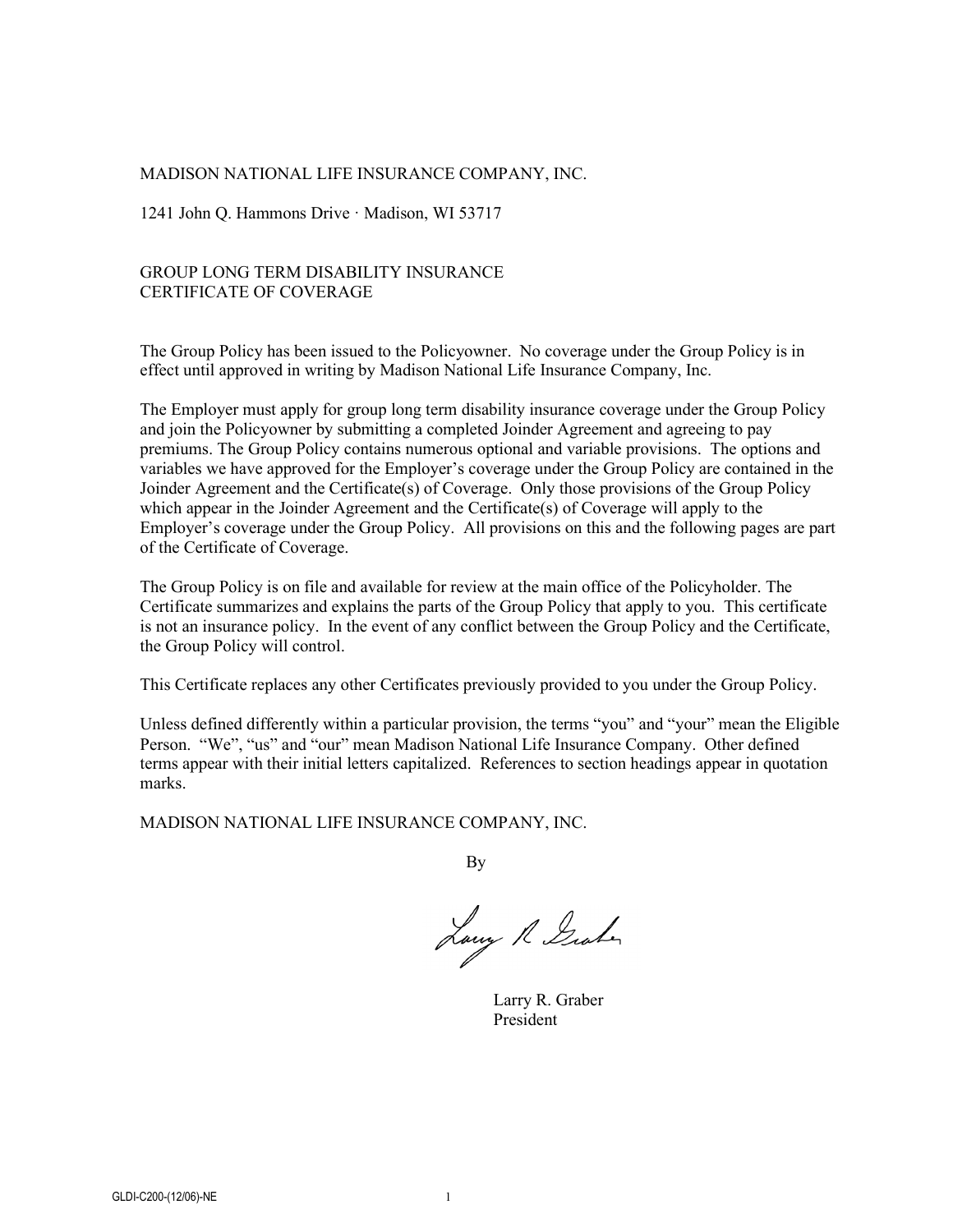#### TABLE OF CONTENTS

| Ι.     |                                                                              |  |  |  |
|--------|------------------------------------------------------------------------------|--|--|--|
| П.     |                                                                              |  |  |  |
| III.   |                                                                              |  |  |  |
| IV.    |                                                                              |  |  |  |
| V.     |                                                                              |  |  |  |
| VI.    |                                                                              |  |  |  |
| VII.   |                                                                              |  |  |  |
| VIII.  |                                                                              |  |  |  |
| IX.    |                                                                              |  |  |  |
| Х.     |                                                                              |  |  |  |
| XI.    |                                                                              |  |  |  |
| XII.   |                                                                              |  |  |  |
| XIII.  |                                                                              |  |  |  |
| XIV.   |                                                                              |  |  |  |
| XV.    |                                                                              |  |  |  |
| XVI.   |                                                                              |  |  |  |
| XVII.  |                                                                              |  |  |  |
| XVIII. |                                                                              |  |  |  |
| XIX.   |                                                                              |  |  |  |
| XX.    |                                                                              |  |  |  |
| XXI.   |                                                                              |  |  |  |
| XXII.  |                                                                              |  |  |  |
| XXIII. |                                                                              |  |  |  |
| XXIV.  |                                                                              |  |  |  |
| XXV.   |                                                                              |  |  |  |
| XXVI.  |                                                                              |  |  |  |
|        | XXVII. TERMINATION OR AMENDMENT OF THE GROUP POLICY AND EMPLOYER COVERAGE 28 |  |  |  |
|        |                                                                              |  |  |  |
| XXIX.  |                                                                              |  |  |  |
| XXX.   |                                                                              |  |  |  |
| XXXI.  |                                                                              |  |  |  |
| XXXII. |                                                                              |  |  |  |
|        |                                                                              |  |  |  |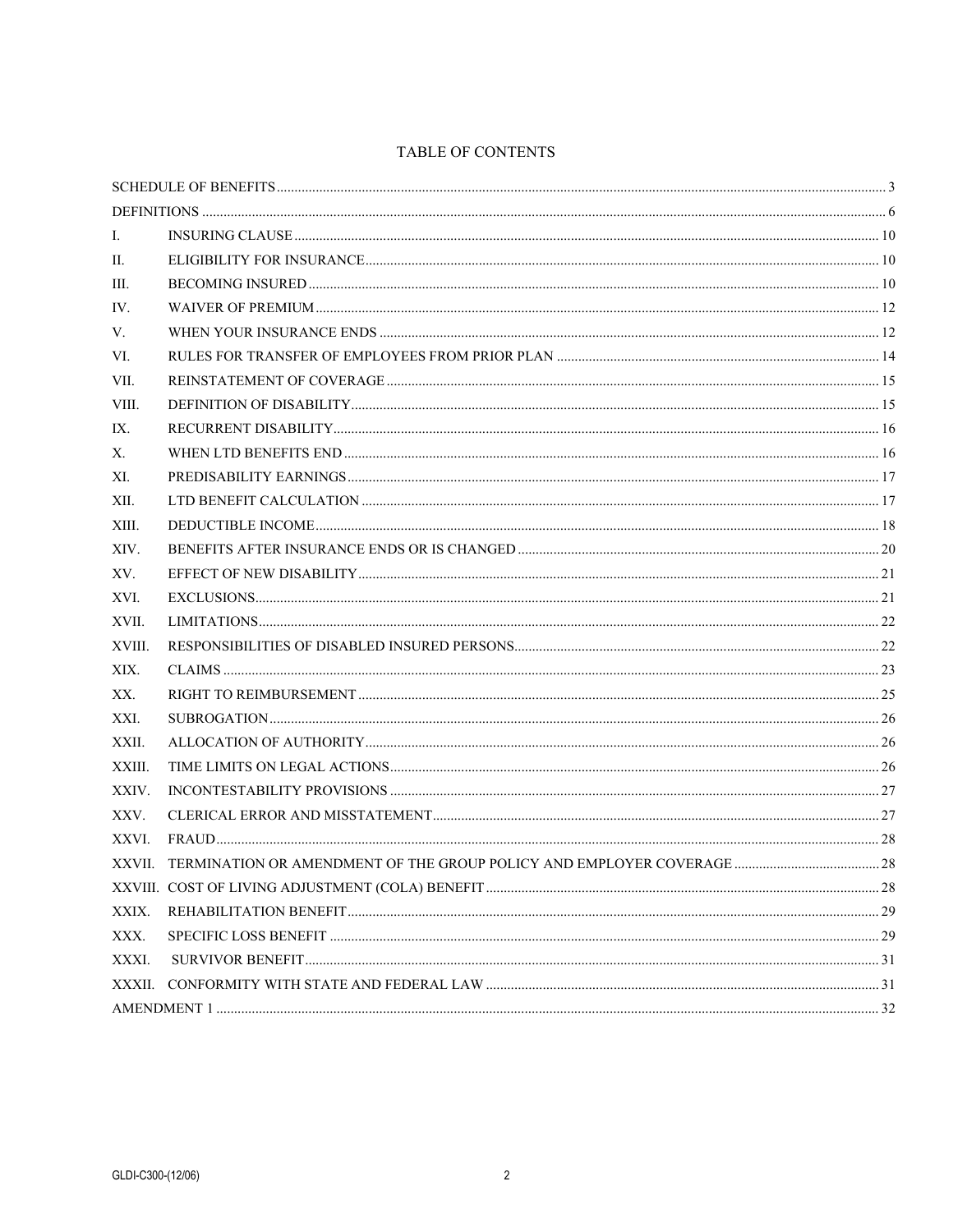# **SCHEDULE OF BENEFITS**

| $Emplayer(s)$ :                       | Norfolk Public Schools                                                                                                                          |  |
|---------------------------------------|-------------------------------------------------------------------------------------------------------------------------------------------------|--|
| Plan Number:                          | 6253                                                                                                                                            |  |
| Original Plan Effective Date:         | September 1, 2001                                                                                                                               |  |
| First Plan Revised Effective Date:    | September 1, 2017                                                                                                                               |  |
| Eligible Class:                       | Class 02: All Other Active Full-time Employees                                                                                                  |  |
| <b>Employer Premium Contribution:</b> | 0%                                                                                                                                              |  |
| <b>Elimination Period:</b>            | End of accumulated sick pay                                                                                                                     |  |
| Minimum Hourly Work Requirement:      | 17.5 hours per week                                                                                                                             |  |
| <b>Waiting Period:</b>                | None                                                                                                                                            |  |
| Evidence of Insurability:             | Required for Late Enrollees, Increases and<br>amounts exceeding the Guarantee Issue                                                             |  |
| <b>Employee Eligibility Date:</b>     | Upon completion of the Waiting Period                                                                                                           |  |
| Minimum Participation Requirement:    | 10 lives all classes combined                                                                                                                   |  |
| Leaves and Sabbaticals:               | Coverage with premium payment while on<br>FMLA leave; Coverage with premium payment<br>for up to one year while on Paid or Unpaid<br>Sabbatical |  |
| Definition of Disability:             | Zero Day                                                                                                                                        |  |
| Own Occupation Period:                | 24 months following the end of the Elimination<br>Period                                                                                        |  |
| Any Occupation Period:                | From the end of the Own Occupation Period to<br>the end of the Maximum Benefit Period                                                           |  |
| Recurrent Disability:                 | 6 months                                                                                                                                        |  |
| Predisability Earnings:               | Base pay plus Overtime Pay; Extra Duty Pay;<br>Fringe Benefits; and Extra Pay (Stipends)                                                        |  |
| Maximum Monthly Covered Salary:       | \$16,667                                                                                                                                        |  |
| LTD Benefit Percentage:               | $66 - 2/3%$                                                                                                                                     |  |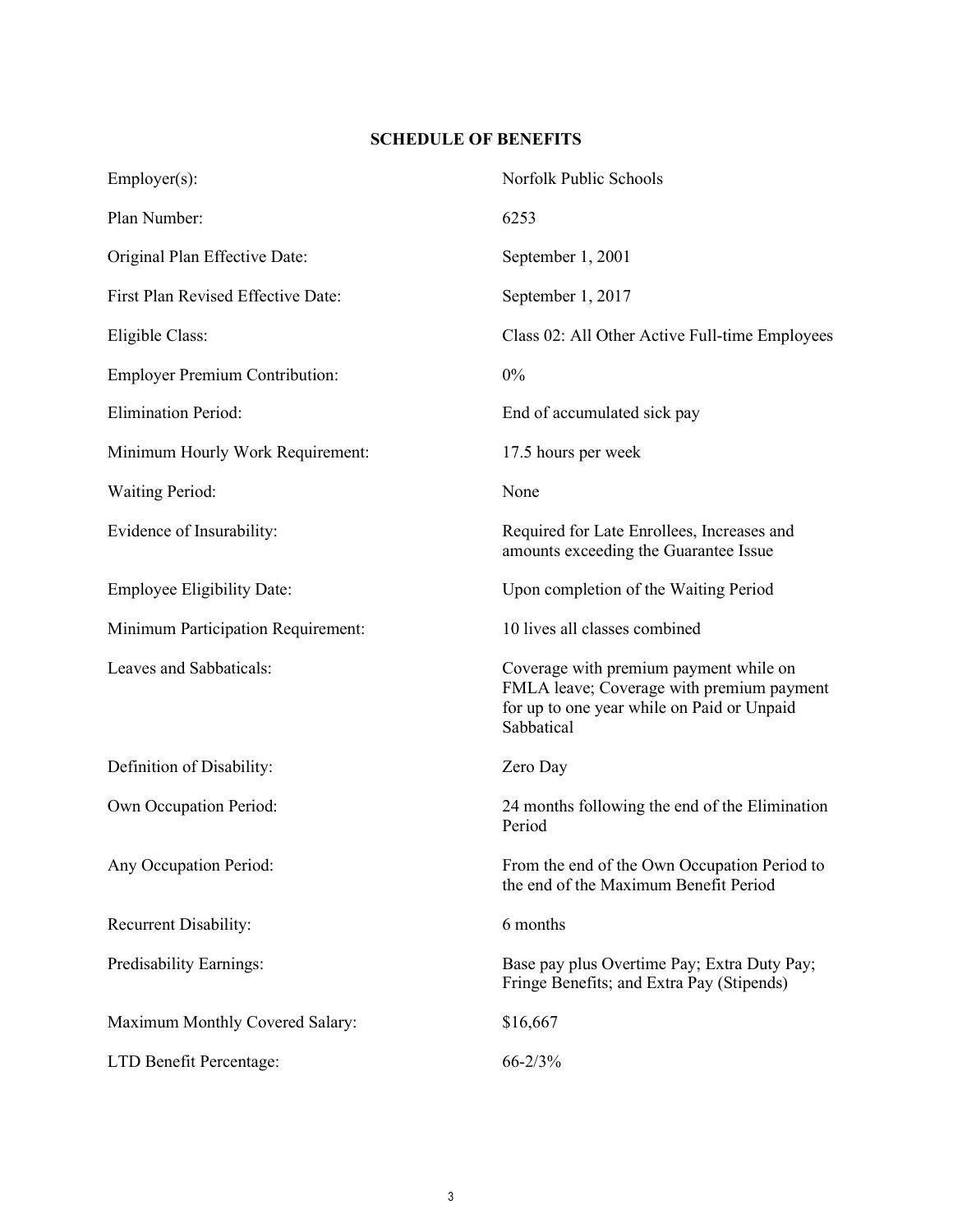Maximum Monthly Benefit: \$11,112

Maximum Benefit Period:

Guarantee Issue:  $\text{Sup} \text{S}0$  if group participation is less than 70%; \$11,112 if group participation is 70% or higher

Minimum Monthly Benefit: Greater of \$100 or 10% of Gross LTD Benefit

| Age at                                       | <b>Benefit Duration</b>           |  |  |  |
|----------------------------------------------|-----------------------------------|--|--|--|
| Disablement                                  |                                   |  |  |  |
| Age 59 and                                   | The day before attaining          |  |  |  |
| younger                                      | the Social Security               |  |  |  |
|                                              | Normal retirement Age as          |  |  |  |
|                                              | stated in the 1983                |  |  |  |
|                                              | Revision or any later             |  |  |  |
|                                              | revision of the United            |  |  |  |
|                                              | <b>States Social Security Act</b> |  |  |  |
| Age $60$                                     | To the later of the above         |  |  |  |
| through Age                                  | or 36 Months                      |  |  |  |
| 64                                           |                                   |  |  |  |
| Age 65                                       | 24 months                         |  |  |  |
| through Age                                  |                                   |  |  |  |
| 67                                           |                                   |  |  |  |
| Age 68                                       | 18 months                         |  |  |  |
| through Age                                  |                                   |  |  |  |
| 69                                           |                                   |  |  |  |
| Age 70                                       | 15 months                         |  |  |  |
| through Age                                  |                                   |  |  |  |
| 71                                           |                                   |  |  |  |
| Age 72 and                                   | 12 months                         |  |  |  |
| older                                        |                                   |  |  |  |
| Lifetime Injury: The MBP is extended to      |                                   |  |  |  |
| lifetime if you are Injured prior to age 55, |                                   |  |  |  |
| and such Injury causes Total Disability      |                                   |  |  |  |
| within 60 days from the date of such injury  |                                   |  |  |  |

Work Incentive Period: First 12 months of Disability with Work Earnings

LTD Benefit Calculation: Standard – Non-Contract Day

Freeze Type: General Freeze

Social Security Integration: Primary Only

Pre-existing Condition Exclusion: 30 days / 5 days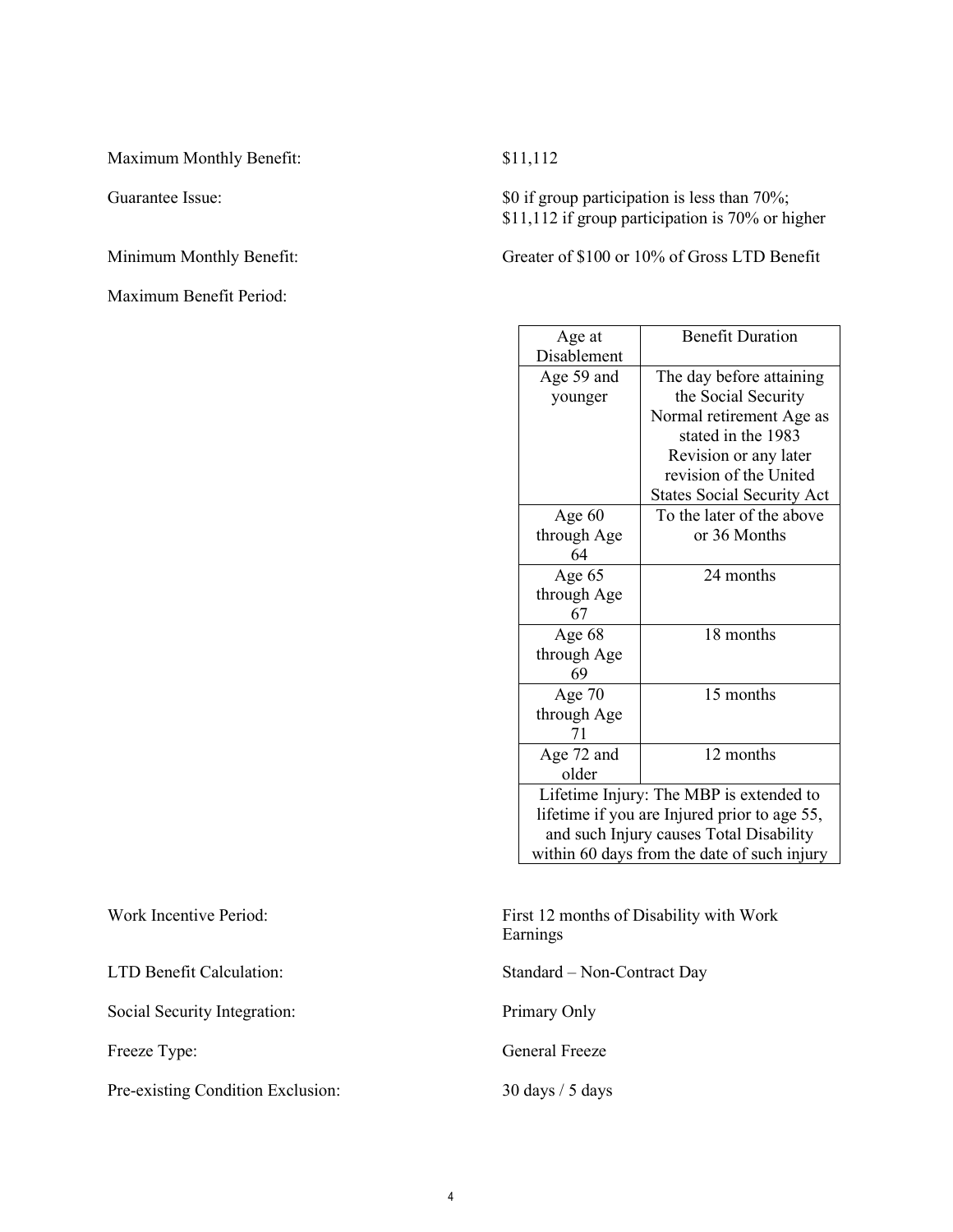| <b>Mental Disorder Limitation:</b> | None - Same as any Physical Disease |
|------------------------------------|-------------------------------------|
| Substance Abuse Limitation:        | None - Same as any Physical Disease |
| Claim Payment Method:              | Monthly                             |
| Cost of Living Adjustment:         | Included                            |
| <b>Rehabilitation Benefit:</b>     | Included                            |
| Specific Loss Benefit:             | Included                            |
| Survivor Benefit:                  | Included                            |
|                                    |                                     |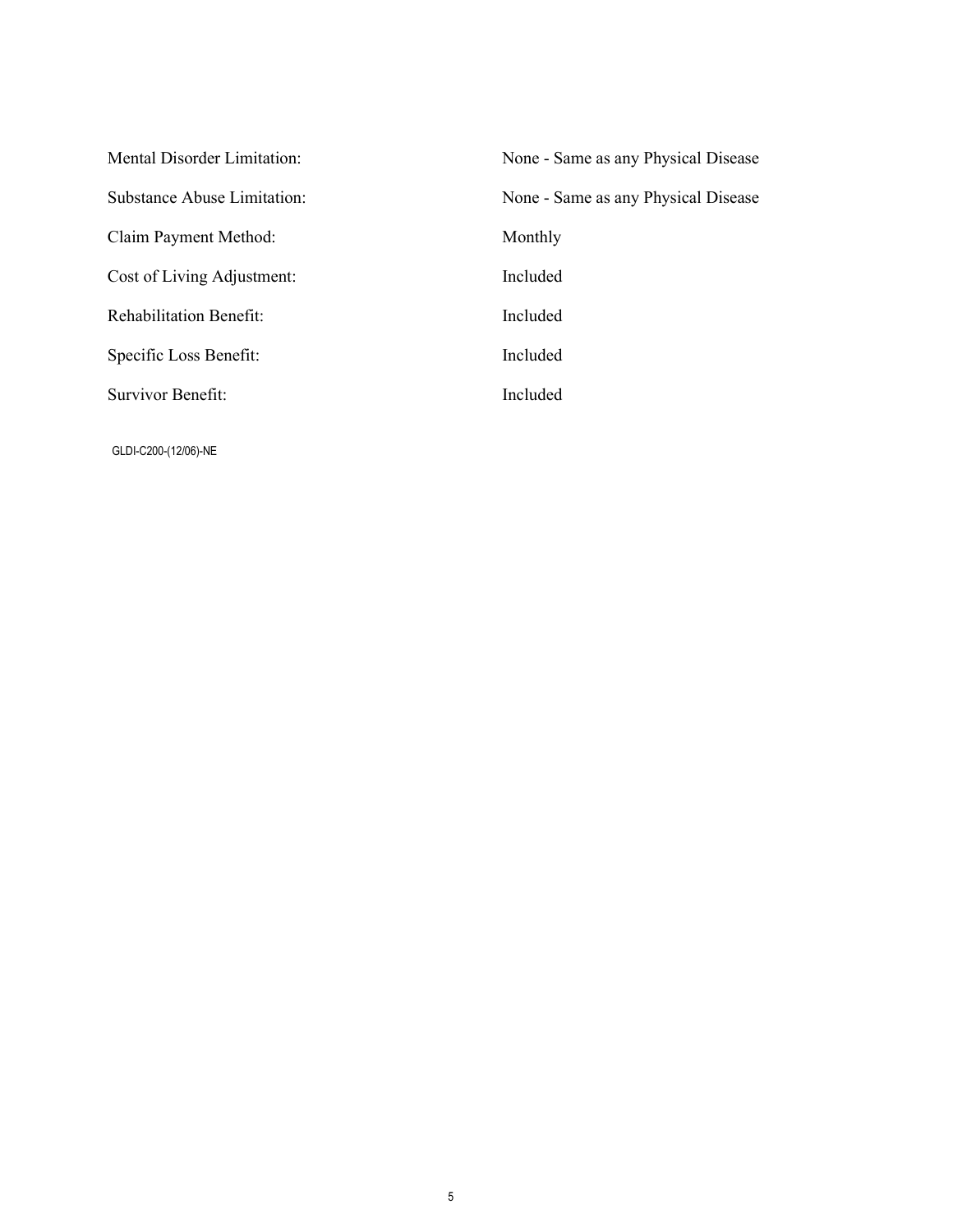#### **DEFINITIONS**

**Active Work** and **Actively at Work** are defined in Section II.

**Any Occupation** means any job for which you are qualified by education, training, or experience regardless of whether you are working in that or another occupation.

**Contributory** means that you pay all or a portion of the premium for insurance.

**CPI-W** means the Consumer Price Index for Urban Wage Earners and Clerical Workers published by the United States Department of Labor. If the CPI-W is discontinued or changed, we may use a comparable index. Where required, we will obtain prior state approval of the new index.

**Deductible Income** is defined in Section XIII.

**Disability** and **Disabled** are defined in Section VIII.

**Eligible Class** means an employment classification defined by the Employer and specified in the "Schedule of Benefits". You must be a member of an Eligible Class in order to be eligible for insurance under the Group Policy.

**Eligible Person** is defined in Section II.

**Elimination Period** means the period of time that you must be continuously Disabled before LTD Benefits become payable. No LTD Benefits are payable during the Elimination Period. Your Elimination Period is specified in the "Schedule of Benefits".

**Employee** is defined in Section II.

**Employer** means an employer (including approved affiliates and subsidiaries) participating in Schools Insurance Fund of Wisconsin and to which we have assigned a Plan Number and issued a Joinder Agreement.

**Evidence of Insurability** is defined in Section III.

**Group Policy** with respect to the Policyowner means the group LTD insurance policy issued by us to the Policyowner. Group Policy with respect to an Employer means only those provisions of the Group Policy, including the options and variables requested by the Employer, that we have approved for that Employer with respect to its eligible employees. The Employer's coverage under the Group Policy is described in the Joinder Agreement provided by us to the Employer and identified by the Plan Number.

**Gross LTD Benefit** is defined in Section XII.

**Guarantee Issue** is the amount of coverage provided, up to the Maximum Monthly Benefit, which is not subject to Evidence of Insurability.

**Hospital** means a legally operated hospital providing full-time medical care and treatment under the direction of a full-time staff of licensed physicians. Rest homes, nursing homes, convalescent homes, homes for the aged and facilities primarily affording custodial, educational, or rehabilitative care are not Hospitals.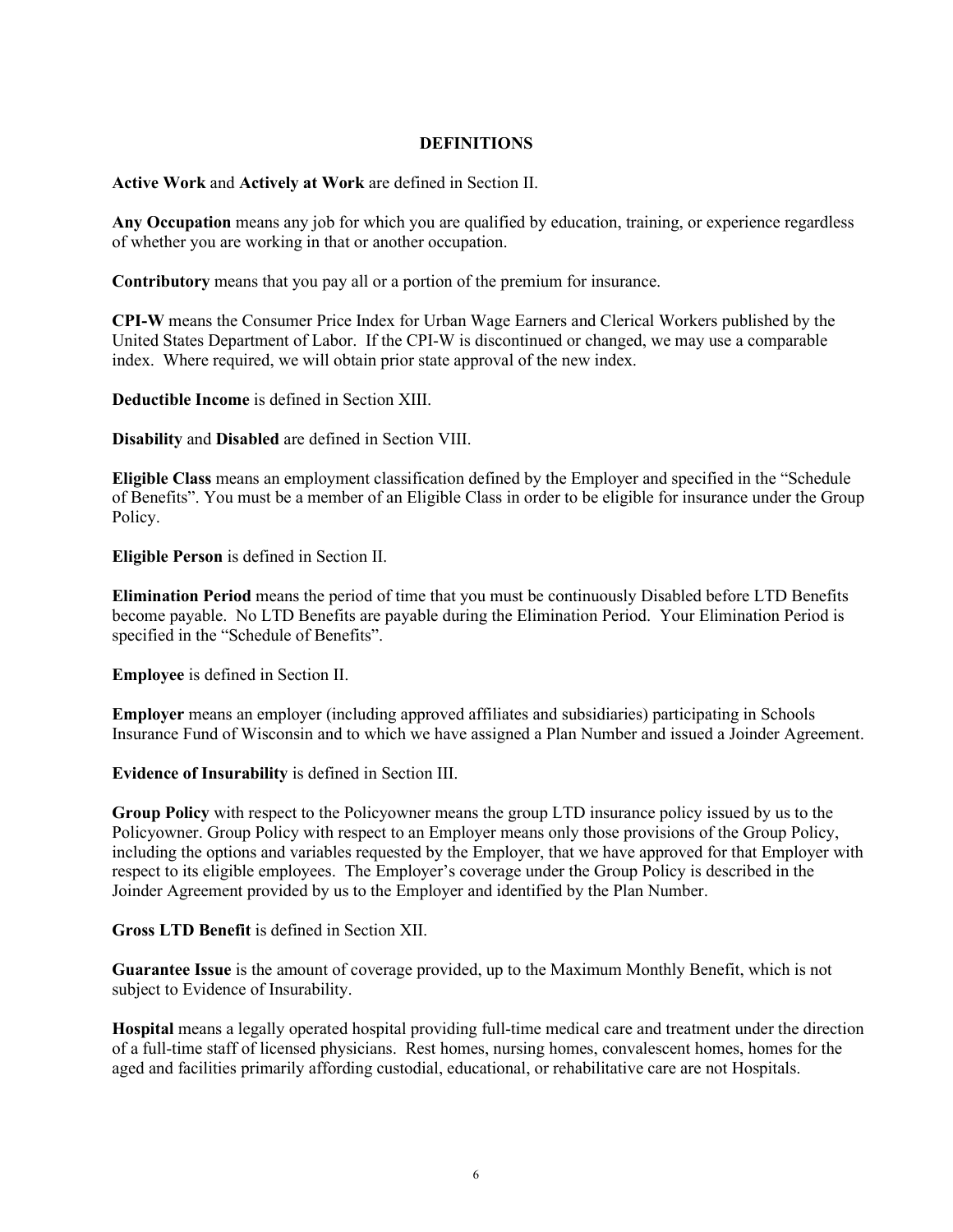**Indexed Predisability Earnings** means your Predisability Earnings adjusted annually by 7.5%. During the first year of Disability, Indexed Predisability Earnings are the same as the Predisability Earnings. Thereafter, your Indexed Predisability Earnings are determined on each anniversary of your Disability using the above method. A maximum of 1 such annual increases shall be made during any period of continuous Disability.

**Injury** means a bodily injury that is the direct result of an accident, that is not related to any other cause, and which in and of itself results in your Disability within 90 days. Benefits will be payable to you only if the Injury occurs while you are insured under the Group Policy.

**Insured Person** means an Eligible Person whose coverage has become effective under the Group Policy.

**Joinder Agreement** means the document entered into between the Policyowner, the Employer and us describing the coverage requested by the Employer with respect to its Employees, which has been approved by us and assigned a Plan Number.

**Late Enrollee** means an Employee who applies for coverage under the Group Policy more than 31 days after becoming an Eligible Person.

**LTD** means long term disability.

**LTD Benefit** means the net benefit payment due to you after deductions are applied to your Gross LTD Benefit as provided for under the Group Policy. Your LTD Benefit is calculated under Section XIII.

**Material Duties** is defined in Section II.

**Maximum Benefit Period** means the longest period for which LTD Benefits are payable for any one period of continuous Disability, whether from one or more causes. It begins at the end of the Elimination Period. No LTD Benefits are payable after the end of the Maximum Benefit Period, even if you are still Disabled. Your Maximum Benefit Period is specified in the "Schedule of Benefits".

**Mental Disorder** means any mental, emotional, behavioral, psychological, personality, cognitive, mood or stress-related abnormality, disorder, disturbance, dysfunction or syndrome listed in the latest edition of American Psychiatric Association Diagnostic and Statistical Manual or the International Classification of Disease.

**Noncontributory** means the Employer pays the entire premium for insurance.

**Own Occupation** means the occupation you routinely perform for the Employer at the time Disability begins. We will look at your occupation as it is normally performed.

**Physical Disease** means a physical disease entity or process that produces structural or functional changes in the body as diagnosed by a Physician. Physical Disease includes Pregnancy.

**Physician** means a licensed medical professional under the laws of a state of the United States of America, acting within the scope of such license, who is permitted by law to prescribe medications and practice independent of supervision.

For the purpose of this Group Policy, Physician will not include you or your Spouse, or the brother, sister, parent or child of either an Insured Person or an Insured Person's Spouse.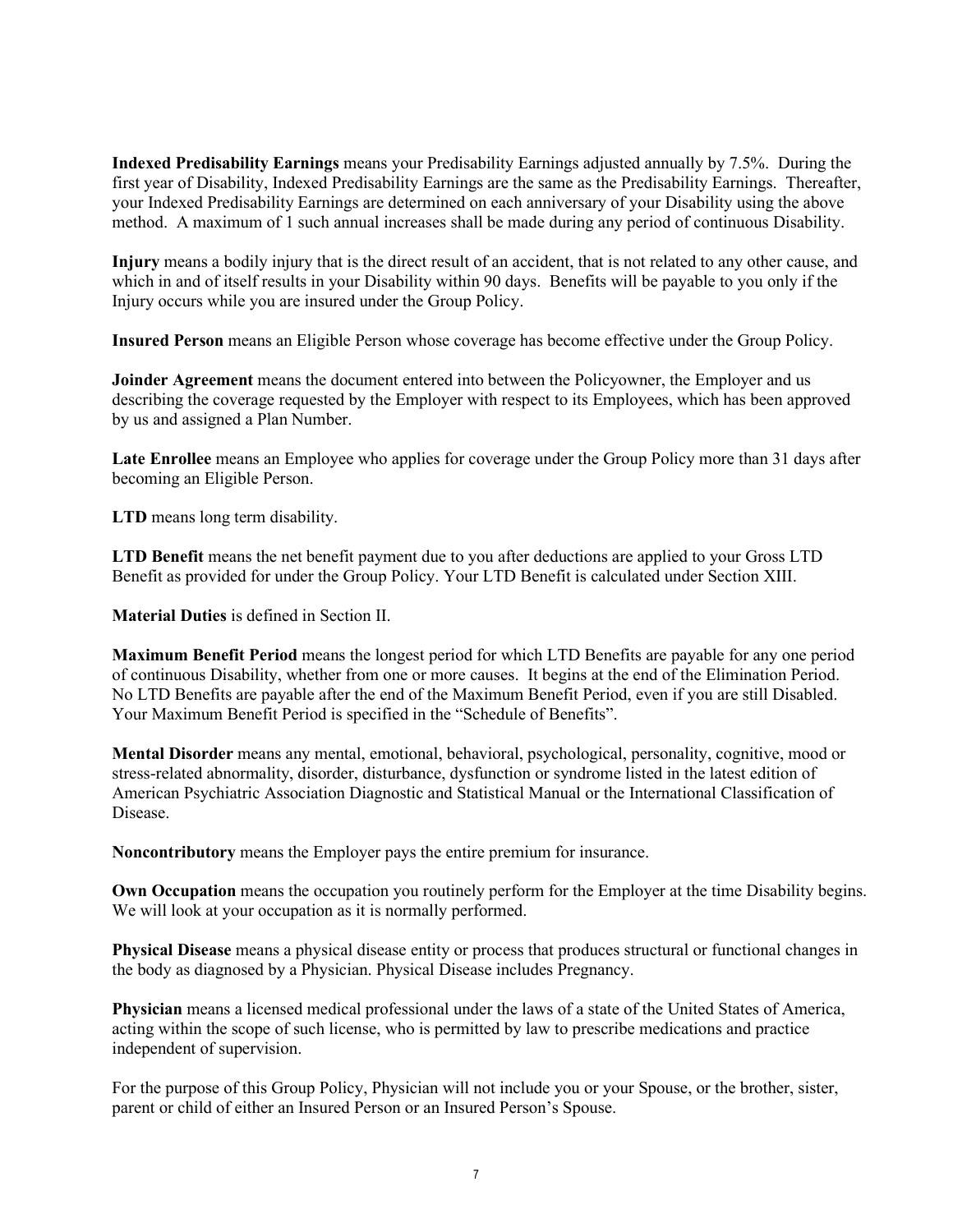**Plan Effective Date** means the date on which the Group Policy (with respect to the Employer) becomes effective.

**Plan Number** means the number used by us to reference an Employer and the terms of coverage specified under that Employer's Joinder Agreement.

**Policyowner** means Schools Insurance Fund of Wisconsin.

**Predisability Earnings** is defined in Section XI.

**Pre-existing Condition** is defined in Section XVII.

**Pregnancy** means your pregnancy, childbirth, or related medical conditions, including complications of pregnancy.

**Prior Plan** means an Employer's group long term disability insurance plan in effect on the day immediately preceding the Plan Effective Date under this Group Policy.

**Proof of Loss** is defined in Section XIX.

Regular Care of a Physician means:

1. that you personally visit a Physician as frequently as is medically required according to standard medical practice, but in no event less than annually, to effectively manage and treat your disabling condition(s); 2. that your Physician is rendering appropriate treatment and care for the disabling condition(s) which conform(s) with standard medical practice and is the most appropriate for the disabling condition(s), according to standard medical practice; and

3. that you are complying with all aspects of the treatment plan prescribed by the Physician.

**Retirement Date** means the earlier of:

1 the date you retire as defined by your Employer;

2. the date you become eligible to receive retirement benefits under any pension plan to which the Employer contributes, or

3. the date you become eligible to receive retirement benefits under any state or federal retirement plan or under social security law.

**Spouse** means a person to whom you are legally married and from whom you are not legally separated.

**Substance Abuse** means a condition listed in the latest edition of American Psychiatric Association Diagnostic and Statistical Manual or the International Classification of Disease within a classification category or code including but not limited to 291, 292, 303, 304 or 305.

**Waiting Period** is defined in Section II and the "Schedule of Benefits".

**Work Earnings** means your gross monthly earnings from work performed while Disabled.

If you are paid in a lump sum or on a basis other than monthly, we will prorate your Work Earnings over the period of time to which they apply. If no period of time is stated, we will use a reasonable one.

In determining your Work Earnings, we:

1. will use the financial accounting method you use for income tax purposes, if you use that method on a consistent basis;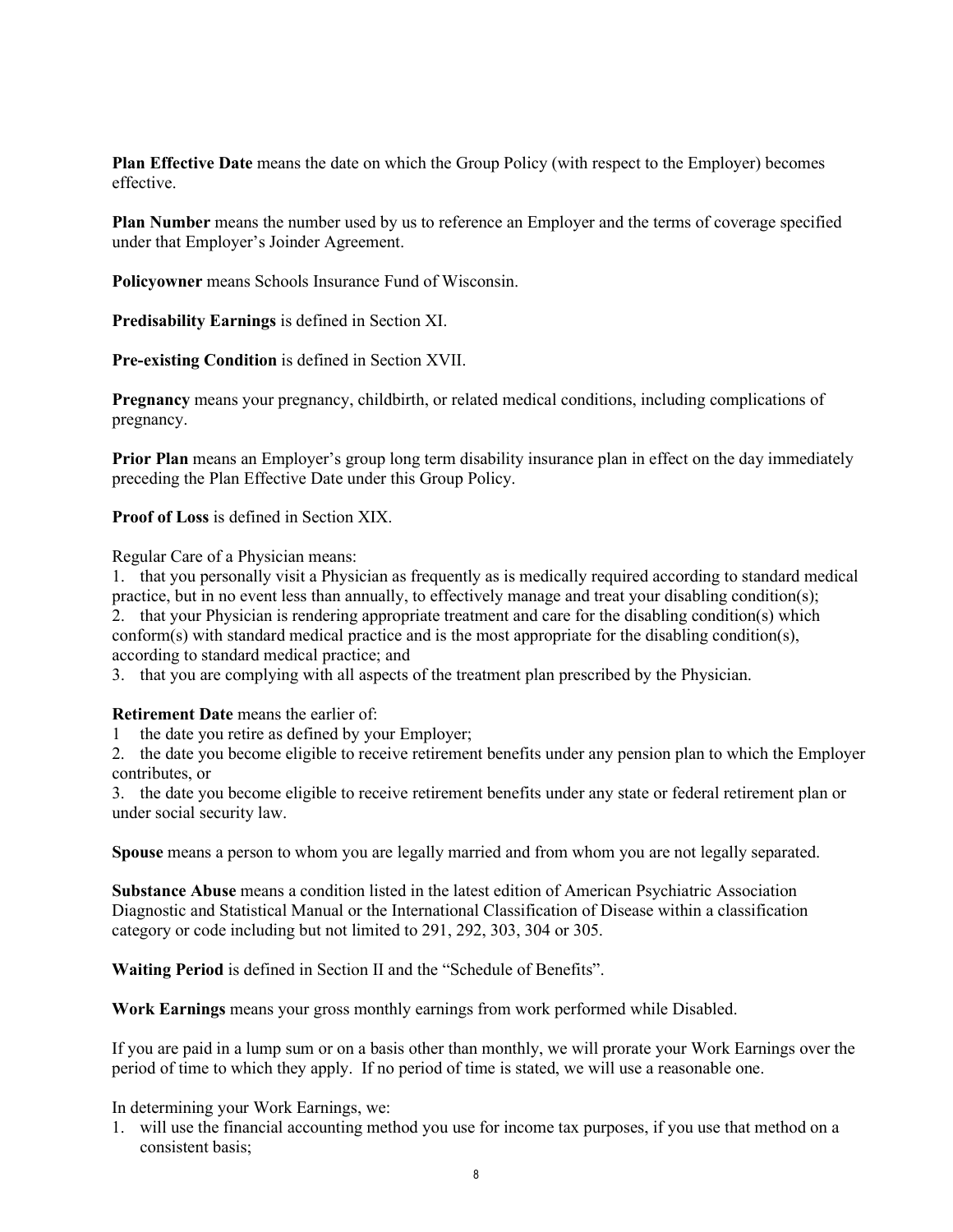- 2. will not be limited to the taxable income you report to the Internal Revenue Service;
- 3. may ignore expenses under section 179 of the IRC as a deduction from your gross earnings;
- 4. may ignore depreciation as a deduction from your gross earnings;
- 5. may adjust the financial information you give us in order to clearly reflect your Work Earnings.

If we determine that your earnings vary substantially from month to month, we may determine Work Earnings by averaging your earnings over the most recent 3 month period. During the Own Occupation Period, you will no longer be Disabled when your average Work Earnings over the last 3 month period equal or exceed 80% of your Indexed Predisability Earnings, or when you are capable of earning 80% or more of your Indexed Predisability Earnings. During the Any Occupation Period, you will no longer be Disabled when your average Work Earnings over the last 3 month period equal or exceed 80% of your Indexed Predisability Earnings, or when you are capable of earning 80% or more of your Indexed Predisability Earnings.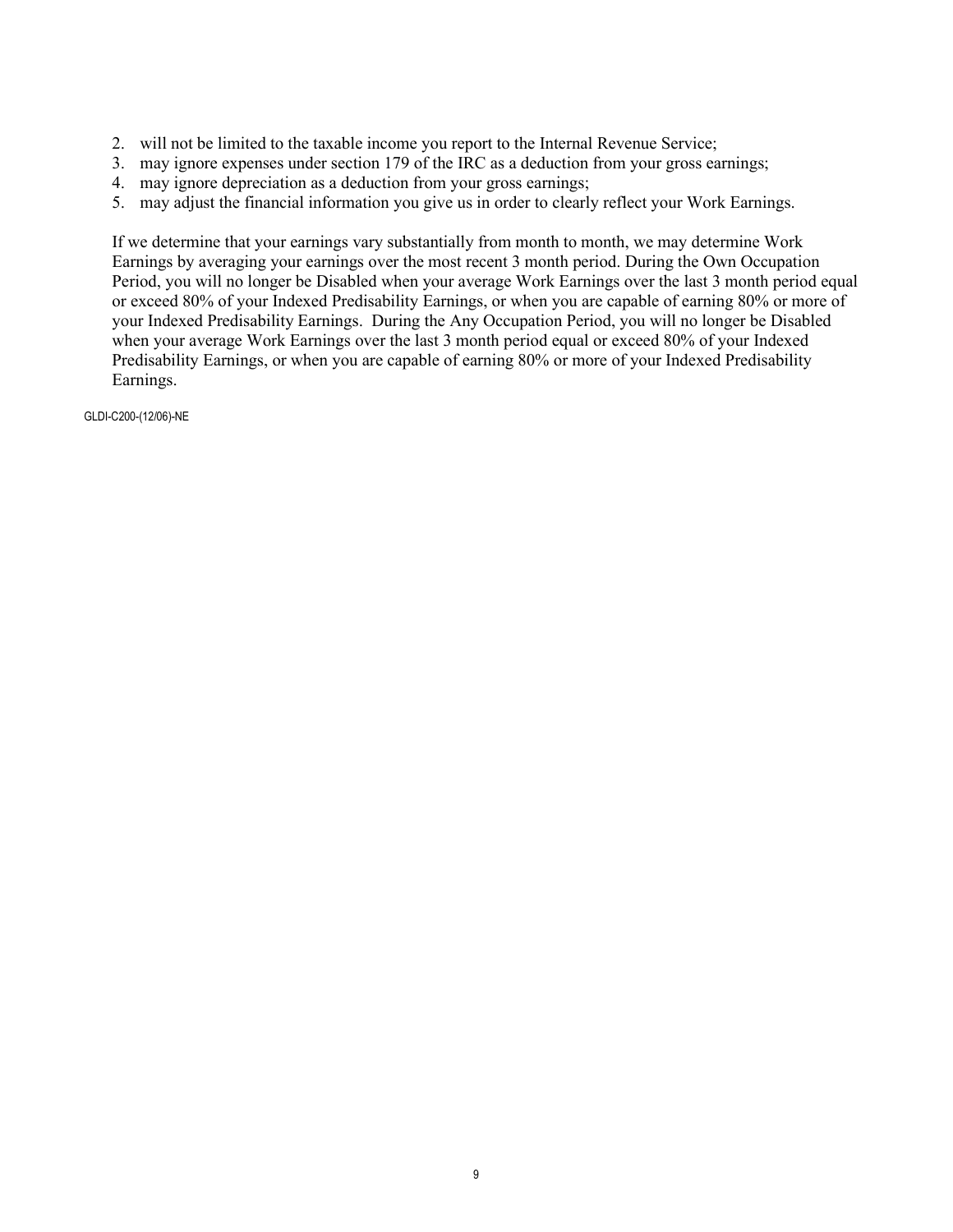### **I. INSURING CLAUSE**

A. If you become Disabled while insured under the Group Policy, we will pay LTD Benefits according to the terms of your Employer's coverage under the Group Policy, after we receive satisfactory Proof of Loss.

GLDI-C200-(12/06)-NE

### **II. ELIGIBILITY FOR INSURANCE**

- A. To be eligible for insurance under the Group Policy, you must be an Eligible Person. An **Eligible Person** is an Employee who has met the following requirements:
	- 1. You must be an Employee. **Employee** means an individual who works for the Employer as a member of an Eligible Class who is reported on the Employer's records for Social Security and tax withholding purposes.
	- 2. You must be a citizen or legal resident of the United States or Canada, and you must reside in the United States or Canada;
	- 3. You must be Actively at Work and capable of sustained Active Work on the effective date of your coverage and on the effective date of any subsequent increase in LTD coverage because of an Eligible Class of Group Policy change.
		- a) **Active Work** and **Actively at Work** mean performing all the Material Duties of your Own Occupation at your Employer's usual place of business, and satisfying the Minimum Hourly Work Requirement. Actively at Work will include regularly scheduled days off, holidays, or vacation days, so long as you are capable of Active Work on those days.
		- b) **Minimum Hourly Work Requirement** means the work hours over a given time period that are required of you by your Employer in order to be eligible for coverage. Your Minimum Hourly Work Requirement is specified in the Schedule of Benefits.
		- c) **Material Duties** means the duties generally required by employers in the national economy of those engaged in a particular occupation that cannot be reasonably modified or omitted. In no event will working an average of more than 40 hours per week be considered a Material Duty.
	- 4. You cannot be a temporary or seasonal employee, full-time member of the armed forces of any country, leased employee or independent contractor.
	- 5. You must satisfy your Waiting Period. **Waiting Period** means the period of time that you must be Actively at Work as an Employee before your coverage may become effective. Your Waiting Period is specified in the "Schedule of Benefits".

GLDI-C200-(12/06)-NE

#### **III. BECOMING INSURED**

- A. To become an Insured Person under the Group Policy, you must be an Eligible Person and meet the following requirements as each may apply:
	- 1. If Evidence of Insurability is required, you must provide such Evidence of Insurability and be approved for coverage by us. The Schedule of Benefits specifies when Evidence of Insurability is required.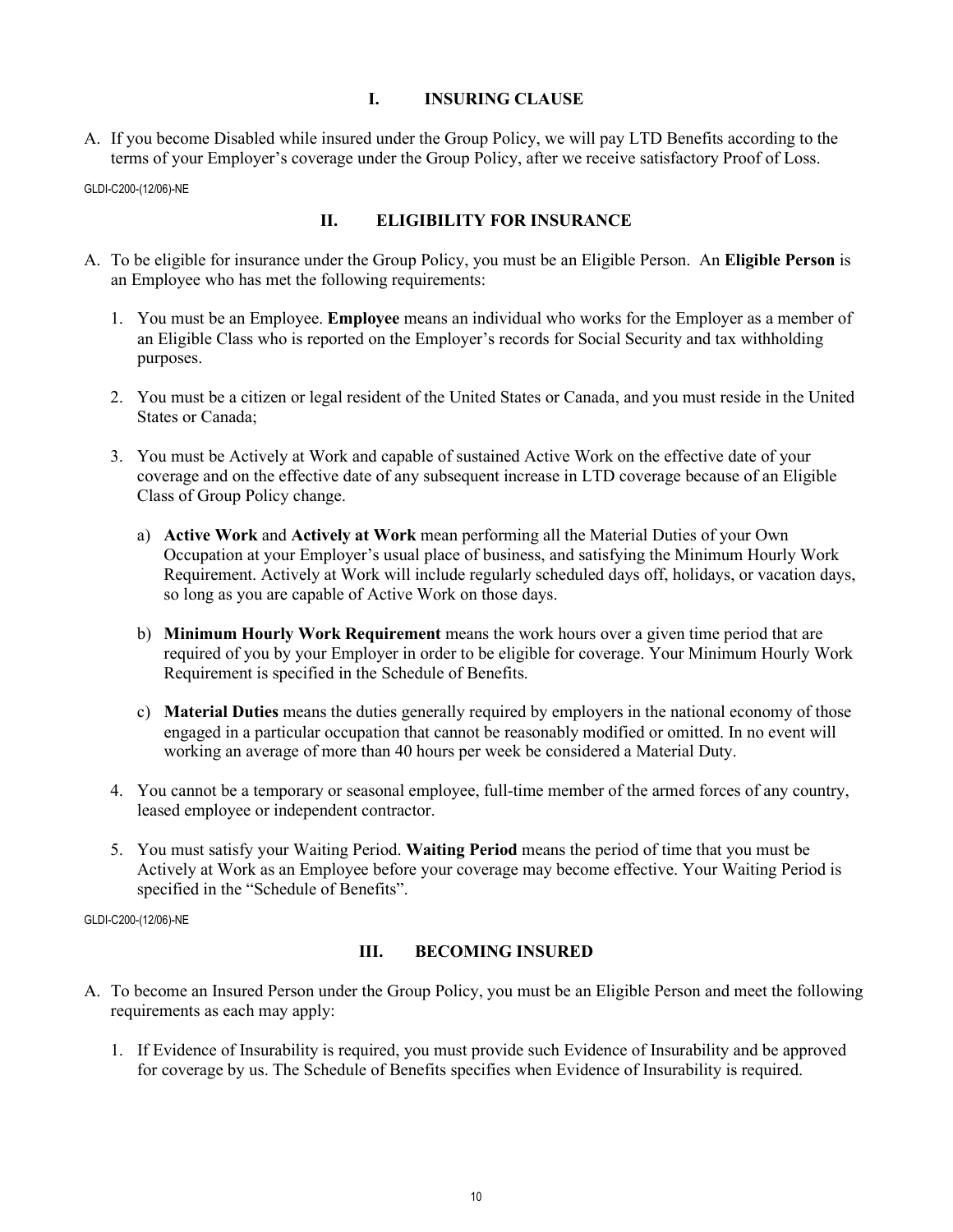- 2. Evidence of Insurability.
	- a) Providing **Evidence of Insurability** means that an applicant must:
		- (1) complete and sign our Evidence of Insurability application and return the original application to us no later than 60 days from the date of signing; and
		- (2) authorize us to obtain information about the applicant's health; and
		- (3) undergo a physical examination, if required by us, which may include diagnostic testing; and
		- (4) provide any additional information about the applicant's insurability that we may reasonably require.
	- b) If you, your Spouse or your dependents are required to provide Evidence of Insurability, you will be responsible for all costs associated with providing Evidence of Insurability.
	- c) In each case where Evidence of Insurability is required, we base our decision whether to approve coverage on the information provided during the underwriting process. If we learn that the information relied on to approve coverage was incorrect, or that relevant information was omitted, we may retroactively rescind coverage and deny claims.
- 3. If the insurance you wish to obtain is Contributory insurance, you must apply in writing and remit the required premiums.
- B. Effective Date of Your Insurance
	- 1. Initial Enrollment
		- a) Noncontributory insurance not subject to Evidence of Insurability, or which is subject to Evidence of Insurability and has been approved by us, becomes effective on the date you become an Eligible Person. If, however, you initially waive participation in such coverage and then later wish to participate, you will be treated as a Late Enrollee, subject to Evidence of Insurability.
		- b) Contributory insurance subject to Evidence of Insurability becomes effective on the first day of the month immediately following the month in which your Evidence of Insurability is approved by us, except that if such approval occurs on the first day of a month, such coverage becomes effective on that day.
		- c) Contributory insurance not subject to Evidence of Insurability. Provided that you apply prior to, or within 31 days of becoming an Eligible Person, Contributory insurance not subject to Evidence of Insurability becomes effective on the date you become an Eligible Person. If you do not apply for such coverage prior to, or within 31 days of becoming an Eligible Person and subsequently wish to obtain coverage, you will be a Late Enrollee, subject to Evidence of Insurability.
	- 2. Increases in Existing Coverage and Late Enrollee Applications
		- a) Where Evidence of Insurability is required, increases of existing coverage and Late Enrollee applications become effective on the first day of the month immediately following the month in which your Evidence of Insurability is approved by us, except that if such approval occurs on the first day of a month, such coverage becomes effective on that day.
		- b) Where Evidence of Insurability is not required, an increase of existing coverage becomes effective on the date that you become eligible for such coverage.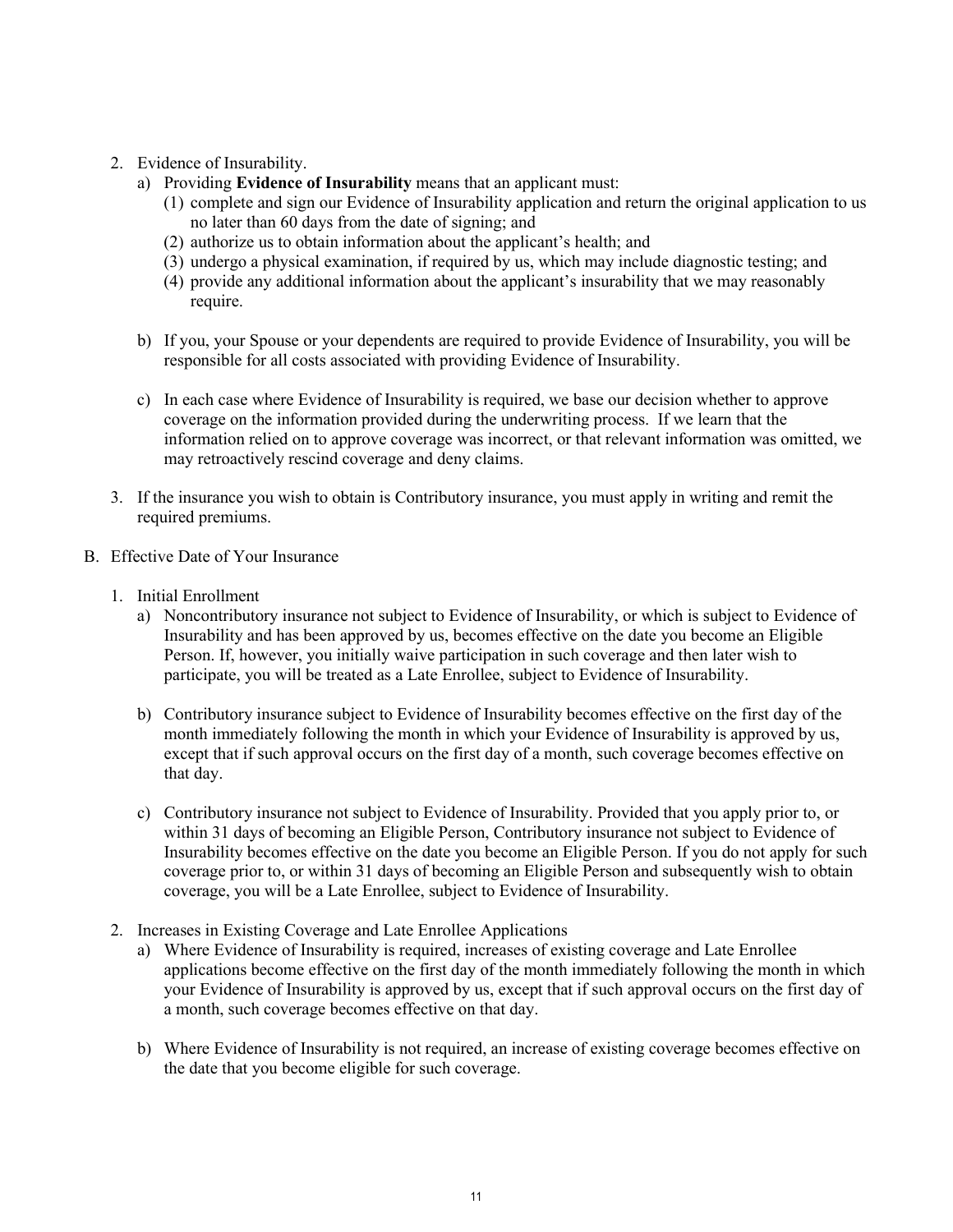3. If you are incapable of sustained Active Work due to a Disability on the day before the scheduled effective date of your insurance, such insurance will not become effective until the day after you are capable of sustained Active Work and complete one day of Active Work as an Eligible Person.

GLDI-C200-(12/06)-NE

#### **IV. WAIVER OF PREMIUM**

A. Premium payments are required during the Elimination Period. However, payment of premium is waived while LTD Benefits are payable. Upon your return to Active Work, premium payments will again be payable.

#### GLDI-C200-(12/06)-NE

#### **V. WHEN YOUR INSURANCE ENDS This provision applies to you if you are not Disabled.**

- A. Except as otherwise provided for under this section, your coverage will cease on the earliest of the following dates:
	- 1. the date your Employer's coverage under the Group Policy terminates;
	- 2. the date you cease to be an Eligible Person;
	- 3. the date that your premium payment is not paid when required;
	- 4. the date you become eligible for coverage under another group long-term disability policy;
	- 5. if you are a contract employee not returning to work as an Eligible Person the next contract year, the earlier of the following:
		- a) the date you become employed with another employer;
		- b) your Retirement Date;
		- c) expiration of the current contract year;
	- 6. your Retirement Date.
- B. Approved FMLA Leave of Absence Contributory or Noncontributory Coverage
	- 1. If you are on a FMLA leave, coverage will continue until the later of the leave period required by the Federal Family and Medical Leave Act of 1993, as amended, or the leave period required by applicable state law, provided that:
		- a) the FMLA leave is approved in advance by the Employer and such approval includes documentation of the beginning and ending dates of the leave and the amount of your covered salary. Such documentation about your leave must be available to Us at Our request
		- b) FMLA leaves of absence and the right to continue coverage during FMLA leaves are available to all Employees in the same Eligible Class under the Group Policy; and
		- c) the Employer remits the required premium for coverage.
	- 2. The Elimination Period can be satisfied and benefits may be payable during a FMLA leave subject to all other contract provisions. The benefit will be based on the lesser of your earnings in effect on your last full day of Active Work prior to the leave, or the salary for which premium was paid.
- C. Paid Sabbatical If you are a professional Employee on a paid sabbatical leave, coverage will continue subject to the following:
	- 1. Noncontributory Coverage
		- a) Coverage will continue provided that:
			- (1) the paid sabbatical is approved in advance by the Employer and such approval includes documentation of the beginning and ending dates of the paid sabbatical and the amount of your covered salary. Such documentation about your paid sabbatical must be made available to Us at Our request; and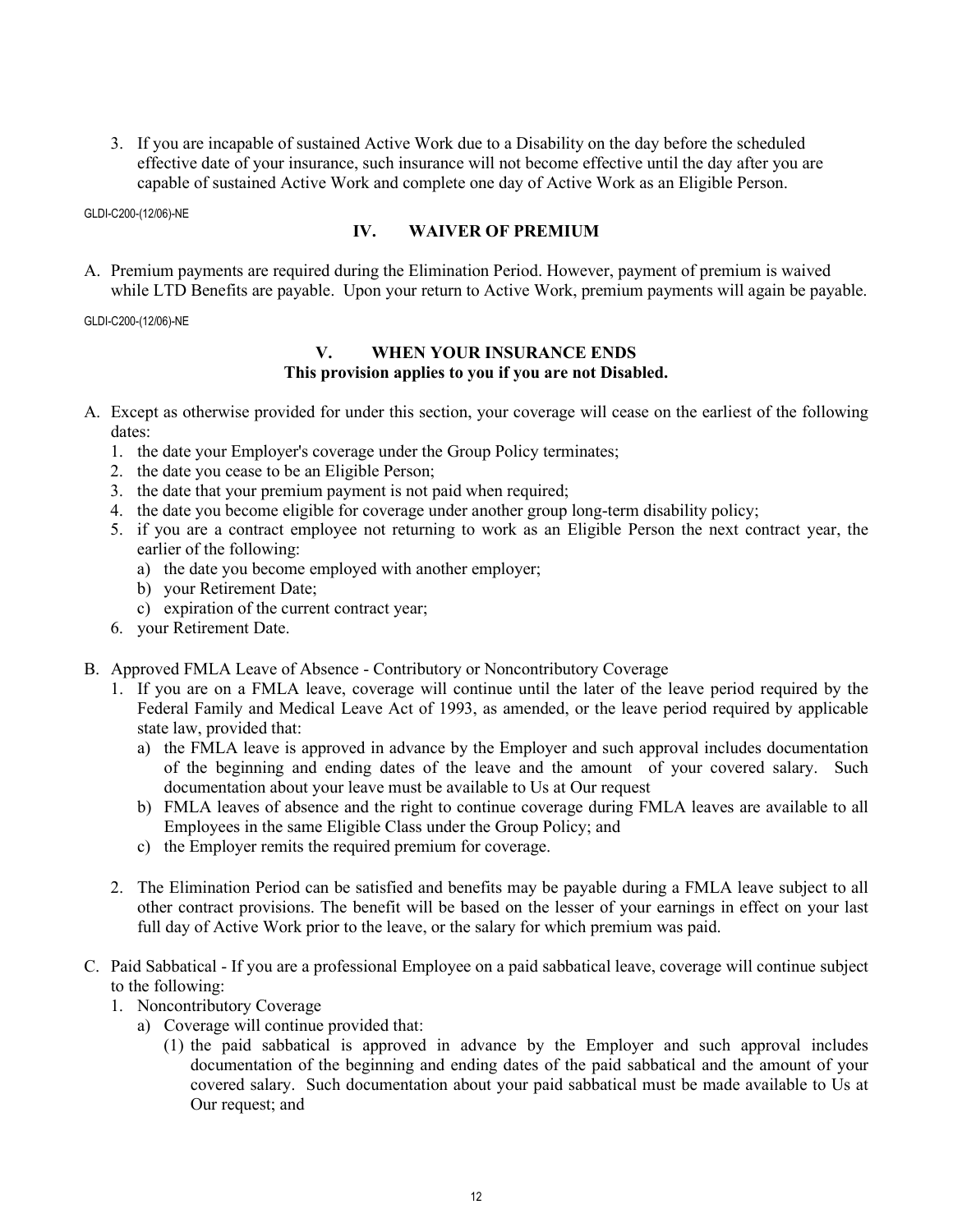- (2) paid sabbaticals and the right to continue coverage during paid sabbaticals are available to all Employees in the same Eligible Class under the Group Policy; and
- (3) the Employer remits the required premium for coverage.
- b) The Elimination Period can be satisfied during a paid sabbatical, but benefits will not begin until the later of the end of the Elimination Period or the date the paid sabbatical was scheduled to end. In the event a benefit is payable, it will be based on the lesser of your earnings in effect on your last full day of Active Work prior to the paid sabbatical, or the salary for which premium was paid.
- c) Unless you return to active, eligible status on or before the date the paid sabbatical is scheduled to end, coverage extended during a paid sabbatical will terminate on the earlier of the date the paid sabbatical is scheduled to end or one year from the date the paid sabbatical began.
- 2. Contributory Coverage
	- a) Coverage will continue provided that:
		- (1) the paid sabbatical is approved in advance by the Employer and such approval includes documentation of the beginning and ending dates of the paid sabbatical and the amount of your covered salary. Such documentation about your paid sabbatical must be made available to Us at Our request; and
		- (2) paid sabbaticals and the right to continue coverage during paid sabbaticals are available to all Employees in the same Eligible Class under the Group Policy; and
		- (3) you continue to pay the required premium to the Employer without interruption and the Employer continues to remit premium to us on your behalf.
	- b) The Elimination Period can be satisfied during a paid sabbatical, but benefits will not begin until the later of the end of the Elimination Period or the date the paid sabbatical was scheduled to end. In the event a benefit is payable, it will be based on the lesser of your earnings in effect on your last full day of Active Work prior to the paid sabbatical, or the salary for which premium was paid.
	- c) Unless you return to active, eligible status on or before the date the paid sabbatical is scheduled to end, coverage extended during a paid sabbatical will terminate on the earlier of the date the paid sabbatical is scheduled to end, or one year from the date the paid sabbatical began or the date you fail to pay premium as required
	- d) If you choose not to continue coverage or your coverage terminates during a paid sabbatical and you subsequently wish to obtain coverage, you will be treated as a Late Enrollee and be required to provide Evidence of Insurability.
- D. Unpaid Sabbatical If you are a professional Employee on an unpaid sabbatical leave, coverage will continue subject to the following:
	- 1. Noncontributory Coverage
		- a) Coverage will continue provided that:
			- (1) the unpaid sabbatical is approved in advance by the Employer and such approval includes documentation of the beginning and ending dates of the sabbatical and the amount of your covered salary. Such documentation about your unpaid sabbatical must be made available to Us at Our request; and
			- (2) unpaid sabbaticals and the right to continue coverage during unpaid sabbaticals are available to all Employees in the same Eligible Class under the Group Policy; and
			- (3) the Employer remits the required premium for coverage.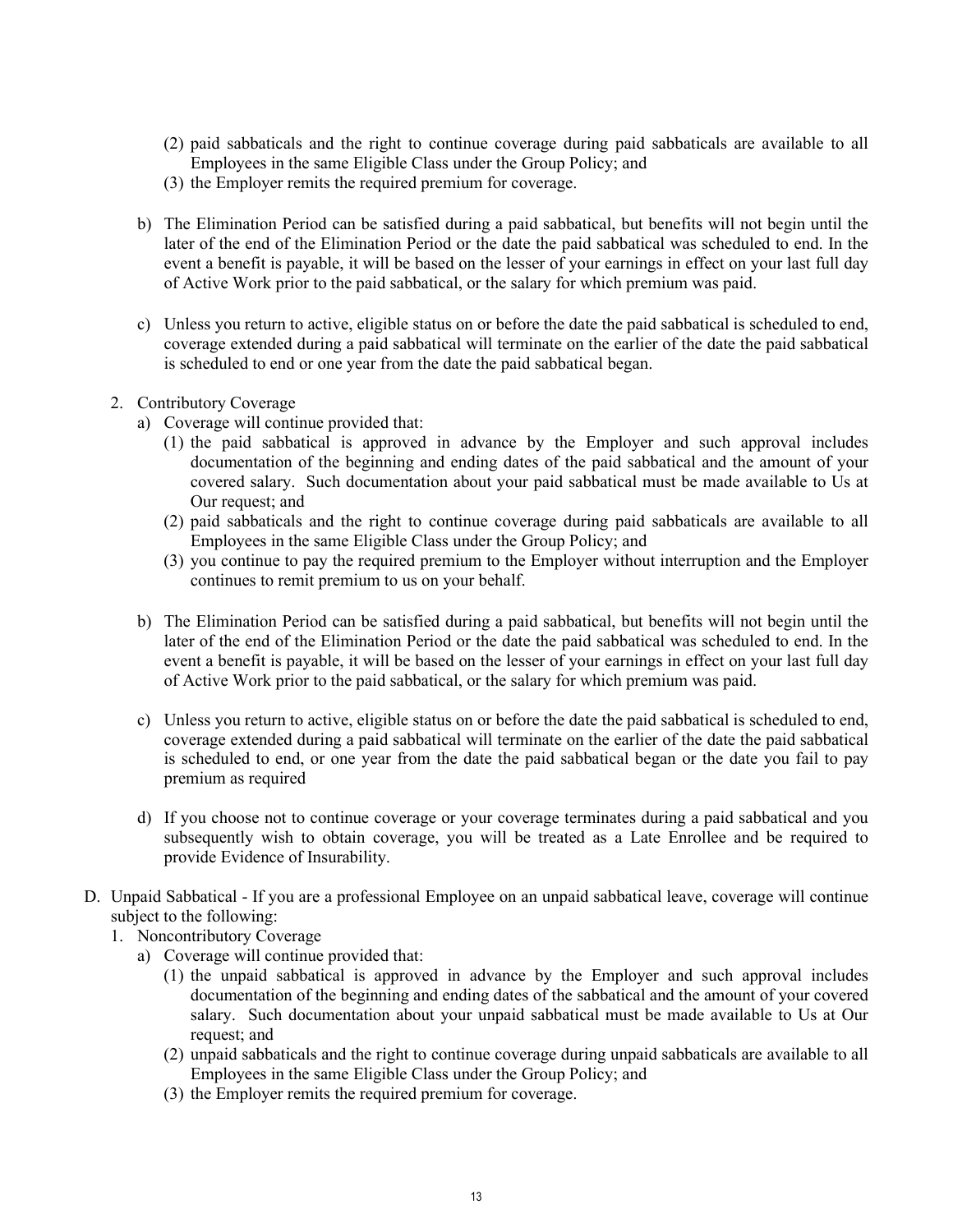- b) No benefits are payable during an unpaid sabbatical. If you become Disabled during such leave, the Elimination Period will begin on the date the unpaid sabbatical was scheduled to end. The benefit will be based on the lesser of your earnings in effect on your last full day of Active Work prior to the unpaid sabbatical, or the salary for which premium was paid.
- c) Unless you return to active, eligible status on or before the date the unpaid sabbatical is scheduled to end, coverage extended during an unpaid sabbatical will terminate on the earlier of the date the unpaid sabbatical is scheduled to end or one year from the date the unpaid sabbatical began.
- 2. Contributory Coverage
	- a) Coverage will continue provided that:
		- (1) the unpaid sabbatical is approved in advance by the Employer and such approval includes documentation of the beginning and ending dates of the unpaid sabbatical and the amount of your covered salary. Such documentation about your unpaid sabbatical must be made available to Us at Our request; and
		- (2) unpaid sabbatical leaves of absence and the right to continue coverage during unpaid sabbatical leaves are available to all Employees in the same Eligible Class under the Group Policy; and
		- (3) you continue to pay the required premium to the Employer without interruption and the Employer continues to remit premium to us on your behalf.
	- b) No benefits are payable during an unpaid sabbatical. If you become Disabled during such leave, the Elimination Period will begin on the date the unpaid sabbatical was scheduled to end. The benefit will be based on the lesser of your earnings in effect on your last full day of Active Work prior to the unpaid sabbatical, or the salary for which premium was paid.
	- c) Unless you return to active, eligible status on or before the date the unpaid sabbatical is scheduled to end, coverage extended during an unpaid sabbatical will terminate on the earlier of the date the unpaid sabbatical is scheduled to end, or one year from the date the unpaid sabbatical began or the date you fail to pay premium as required.
	- d) If you choose not to continue coverage or your coverage terminates during an unpaid sabbatical and you subsequently wish to obtain coverage, you will be treated as a Late Enrollee and be required to provide Evidence of Insurability.

#### **VI. RULES FOR TRANSFER OF EMPLOYEES FROM PRIOR PLAN**

- A. If you were eligible for insurance and insured under the Prior Plan on the day before the Plan Effective Date, you can become insured on the Plan Effective Date without meeting the Active Work requirement under Section II.A.3.
- B. The LTD Benefit will be the lesser of the monthly benefit that would have been payable under the terms of the Prior Plan if it had remained in force, or the LTD Benefit as determined under the other provisions of this Group Policy. However, no benefits will be payable to you under the Group Policy if any benefits are payable to you under the Prior Plan.
- C. If you were eligible for insurance under the Prior Plan for more than 31 days but were not insured under the Prior Plan, you must provide Evidence of Insurability and be approved by us to become insured.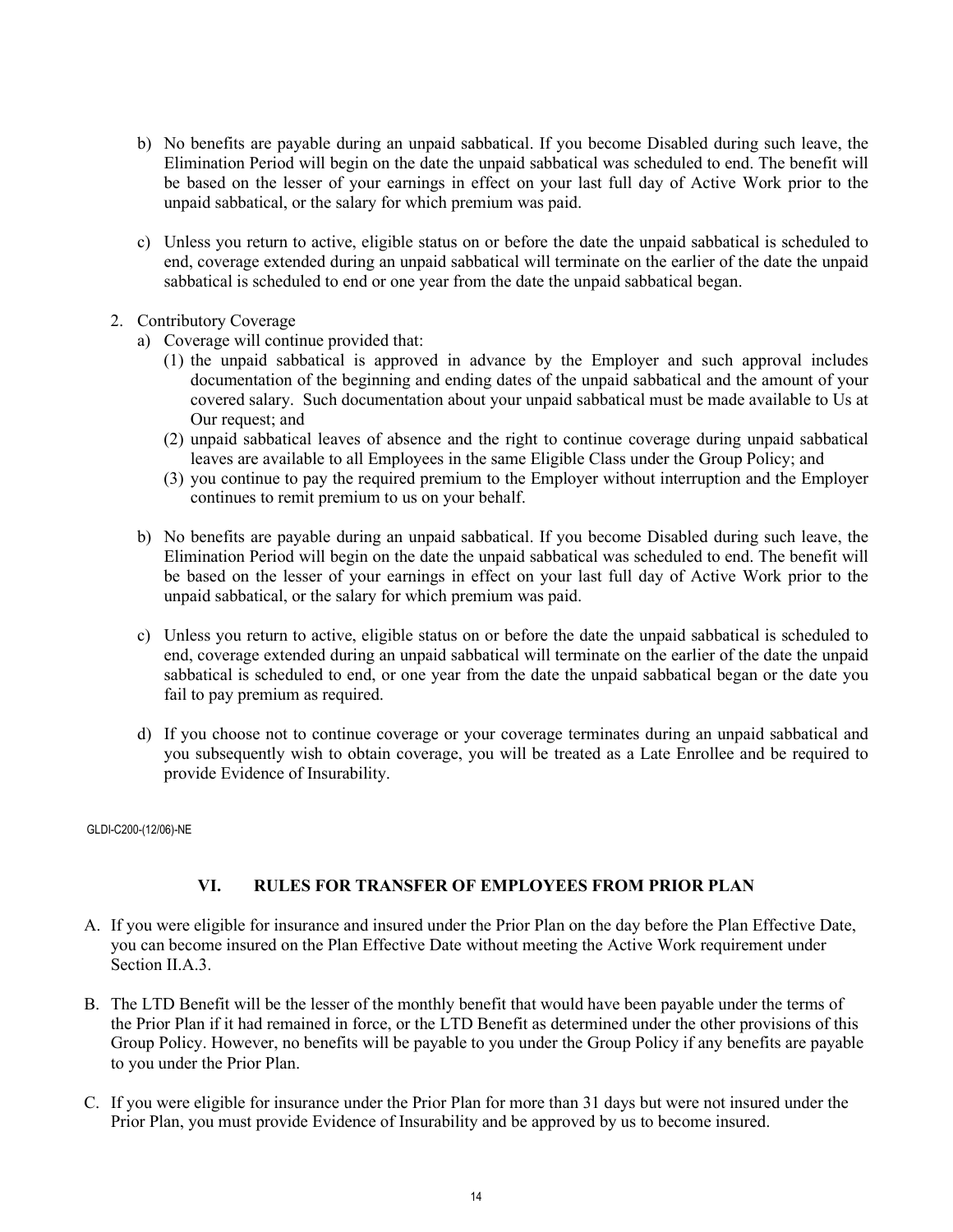D. Continuation of Coverage and Pre-existing Conditions. In calculating the coverage period for determining whether the Pre-existing Condition Exclusion applies, we will include any period of continuous coverage under the Prior Plan immediately preceding the date you became insured under the Group Policy.

GLDI-C200-(12/06)-NE

#### **VII. REINSTATEMENT OF COVERAGE**

- A. If your coverage ends, you may become covered again as an Insured Person, subject to the following:
	- 1. If you cease to be an Eligible Person and coverage ends, and then you return to Active Work with the Employer again within 3 months, the Waiting Period will be waived on the first day of your return to Active Work and you will not have to provide Evidence of Insurability. If you become covered again under this paragraph, the Pre-existing Condition Exclusion will be applied as if there had been no gap in coverage.
	- 2. If your coverage ends because you fail to make the required contribution while on an approved Family Medical Leave Act (FMLA) leave of absence, and then you return to Active Work and enroll for coverage within 31 days of the earlier of:
		- a) the end of the period of leave you and your Employer agreed upon; or
		- b) the end of the 12 week period following the date your leave began,

then the Waiting Period will be waived and you will not have to provide Evidence of Insurability. If you become covered again under this paragraph and a Pre-existing Condition Exclusion applies, such Exclusion will be applied as if there had been no gap in coverage.

- 3. In all other cases, if your coverage ends because you fail to make the required contribution, you must provide Evidence of Insurability to become covered again.
- 4. In no event will insurance coverage be retroactive.

GLDI-C200-(12/06)-NE

#### **VIII. DEFINITION OF DISABILITY**

A. **Disability or Disabled** means that during the Elimination Period and your Own Occupation Period you are, as a result of Physical Disease, Injury, Mental Disorder, Substance Abuse or Pregnancy, unable to perform one or more of the Material Duties of your Own Occupation, and, due to such inability, your Work Earnings are less than 80% of your Indexed Predisability Earnings, and you are incapable of earning 80% or more of your Indexed Predisability Earnings.

Your Work Earnings may be Deductible Income. See the "LTD Benefit Calculation" and "Deductible Income" sections**.**

B. After your Own Occupation Period ends, **Disability and Disabled** mean you are, as a result of Physical Disease, Injury, Mental Disorder, Substance Abuse or Pregnancy, unable to perform one or more of the Material Duties of Any Occupation, and, due to such inability, your Work Earnings are less than 80% of your Indexed Predisability Earnings, and you are incapable of earning 80% or more of your Indexed Predisability Earnings.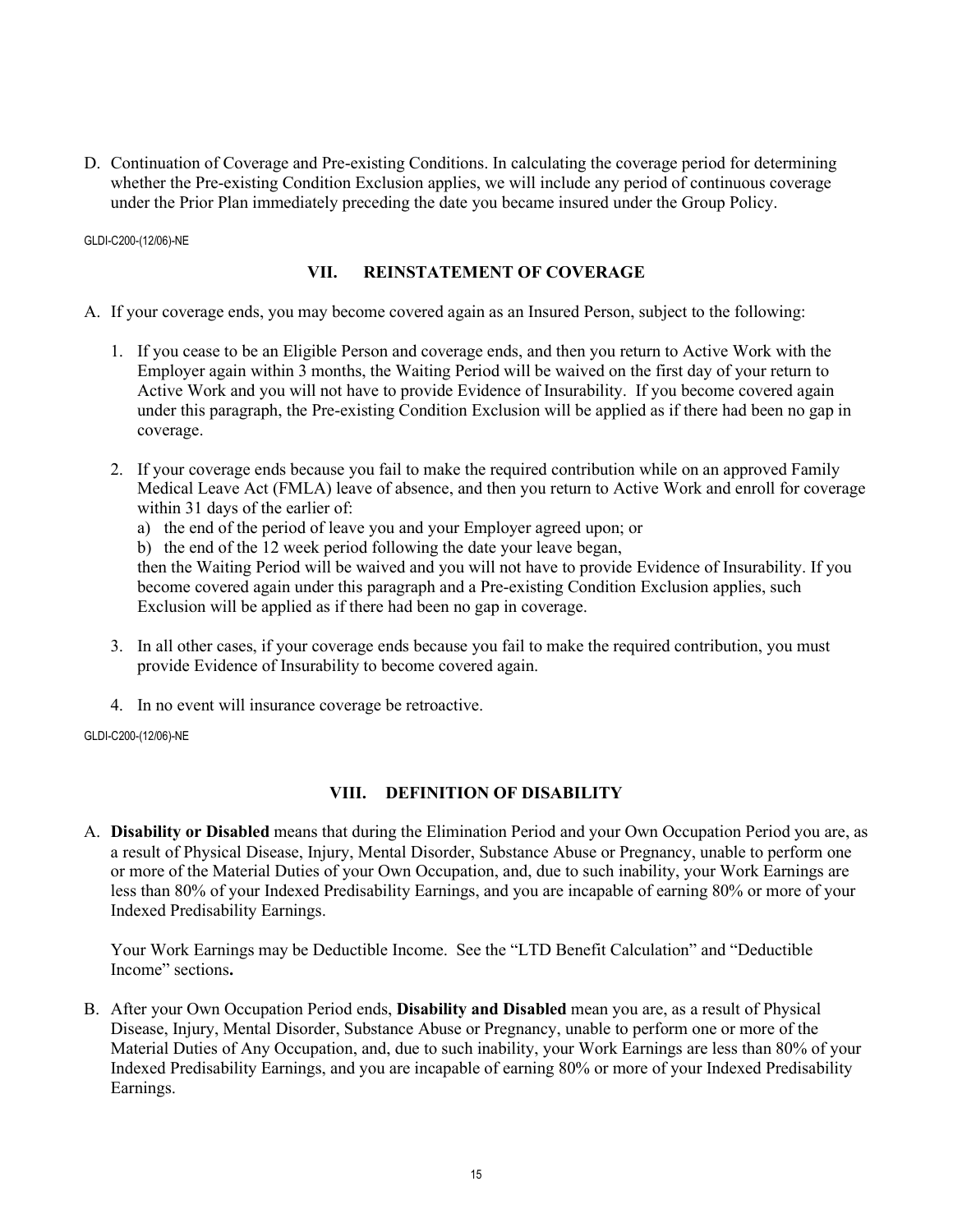Your Work Earnings may be Deductible Income. See the "LTD Benefit Calculation" and "Deductible Income" sections**.**

- C. Loss of License or Certification. For an Insured Person whose occupation requires a license, a restriction or loss of license does not, in itself, constitute a Disability.
- D. Preventive Measures. Your inability to perform any of your Material Duties because of preventive treatments or other preventive measures does not, by itself, constitute a Disability.
- E. Your Own Occupation Period and Any Occupation Period are specified in the Schedule of Benefits.

GLDI-C200-(12/06)-NE

#### **IX. RECURRENT DISABILITY**

- A. If you return to work for your Employer from a Disability for which benefits were payable under the Group Policy and then become Disabled again due to the same or related cause, we will treat the separate periods of Disability as one period of continuous Disability, provided you are continuously insured under the Group Policy during the period of recovery and the period of recovery does not exceed 6 months. Benefits resume on the date your Disability recurs.
- B. If you return to work for your Employer from a Disability covered under the Group Policy and then become Disabled again due to an unrelated cause, we will treat the subsequent Disability as a new claim, subject to all of the terms of the Group Policy.
- C. If you return to work for your Employer from a Disability covered under the Group Policy and then become Disabled again more than 6 months after you return to work, the subsequent Disability will be treated as a new claim, subject to all of the terms of the Group Policy.
- D. For the purposes of this provision, if your occupation with the Employer does not allow you to be Actively at Work for the entire calendar year due to a seasonal or regularly scheduled employment break, we will consider you to have returned to work if you would have been able to return to work had work been regularly scheduled.

GLDI-C200-(12/06)-NE

# **X. WHEN LTD BENEFITS END**

- A. Your LTD Benefits end automatically on the earliest of the following:
	- 1. The date you are no longer Disabled;
	- 2. The date your Maximum Benefit Period ends;
	- 3. The date you die;
	- 4. The date you become eligible for coverage under any other group LTD plan under which you become insured through employment ;
	- 5. The date you fail to provide satisfactory objective medical evidence of continued Disability;
	- 6. The date you fail to comply with our request to be examined by a Physician, other medical practitioner and/or a vocational or rehabilitation expert of our choice;
	- 7. The date you refuse to accept an accommodated position, offered by your Employer, which you are able to perform, whether it is in your Own Occupation or Any Occupation;
	- 8. The date at which you have resided outside of the United States or Canada for 6 months;
	- 9. The date you fail to comply with any requirements set forth in Section XVIII, Responsibilities of Disabled Insureds;
	- 10. The date you are able to work and earn 80% of your Indexed Predisability Earnings but choose not to.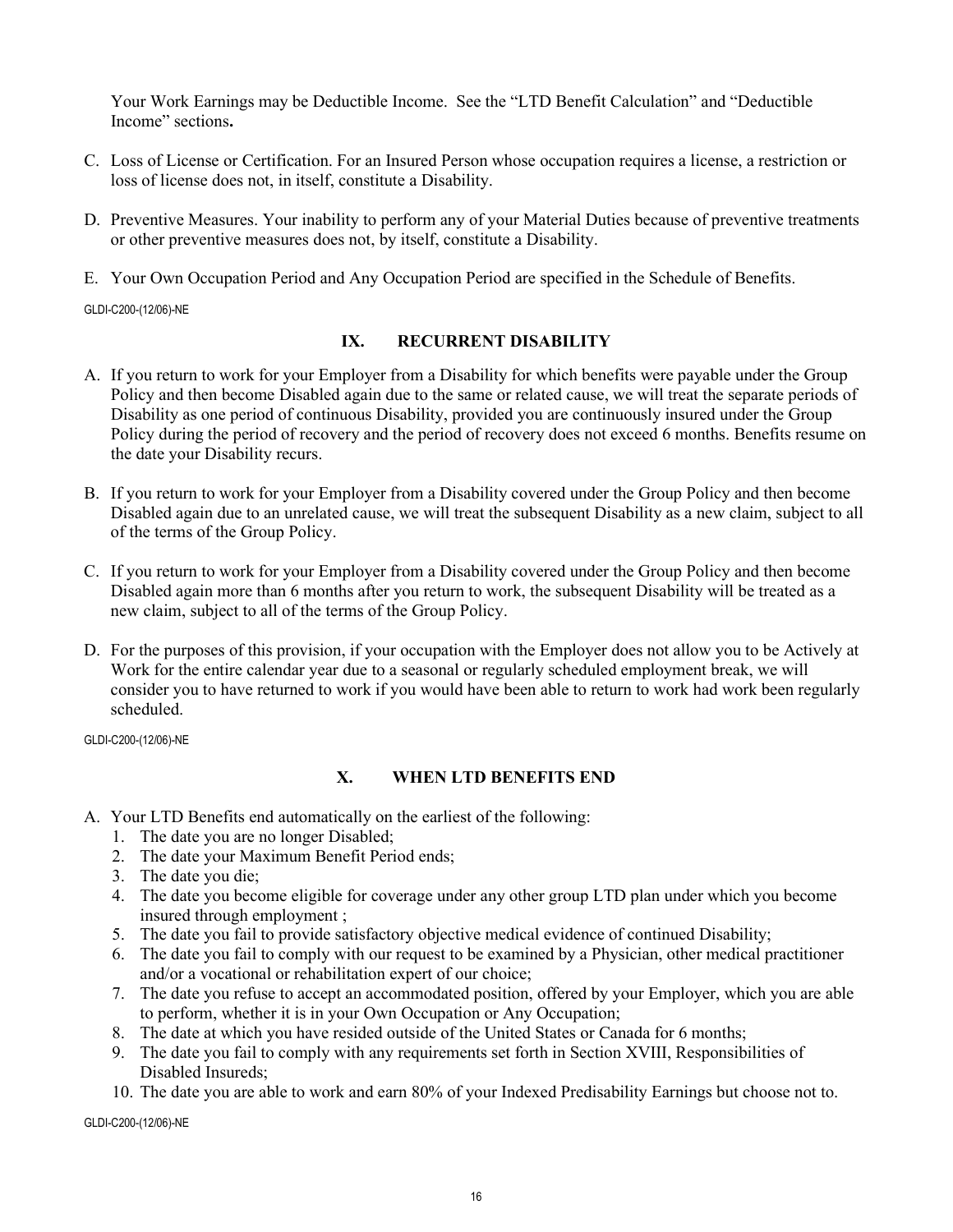# **XI. PREDISABILITY EARNINGS**

- A. Predisability Earnings means your earnings in effect on your last full day of Active Work prior to becoming Disabled. Unless otherwise specifically provided for under the Group Policy, any subsequent change in your earnings will not affect your Predisability Earnings.
- B. Methods of Calculating Predisability Earnings
	- 1. Salaried Employees. Your monthly Predisability Earnings are equal to your annual Predisability Earnings divided by twelve.
	- 2. Hourly Employees. If you are paid hourly, your monthly Predisability Earnings will be based on your hourly pay rate multiplied by the number of hours you are regularly scheduled to work per month, not to exceed 173.33 hours. If you do not have regular work hours, your monthly Predisability Earnings are based on the average number of hours you worked per month during the preceding 12 calendar months (or during your period of employment if less than 12 months), not to exceed 173.33 hours.
- C. Predisability Earnings includes the following:
	- 1. your base rate of pay;
	- 2. overtime pay;
	- 3. extra duty pay.
- D. Predisability Earnings does not include the following:
	- 1. commissions;
	- 2. bonuses;
	- 3. pay for extracurricular activities;
	- 4. longevity pay;
	- 5. supplemental pay;
	- 6. shift differential;
	- 7. your Employer's contributions to your health insurance premium;
	- 8. your Employer's contributions to a Tax Sheltered Annuity (TSA) ;
	- 9. your Employer's contributions on your behalf to any deferred compensation arrangement, pension plan, or other fringe benefits;
	- 10. any other extra compensation.
- E. Notwithstanding Section A above, in no event will your monthly Predisability Earnings exceed either the monthly salary for which premiums have been paid or the Maximum Monthly Covered Salary.

GLDI-C200-(12/06)-NE

# **XII. LTD BENEFIT CALCULATION**

- A. Your monthly **Gross LTD Benefit** is equal to the lesser of your monthly Predisability Earnings times the LTD Benefit Percentage, or the Maximum Monthly Benefit.
- B. Your monthly **LTD Benefit** is calculated as follows:
	- 1. During the Work Incentive Period, Your LTD Benefit will be equal to your monthly Gross LTD Benefit minus monthly Deductible Income (subject to the Minimum Monthly Benefit);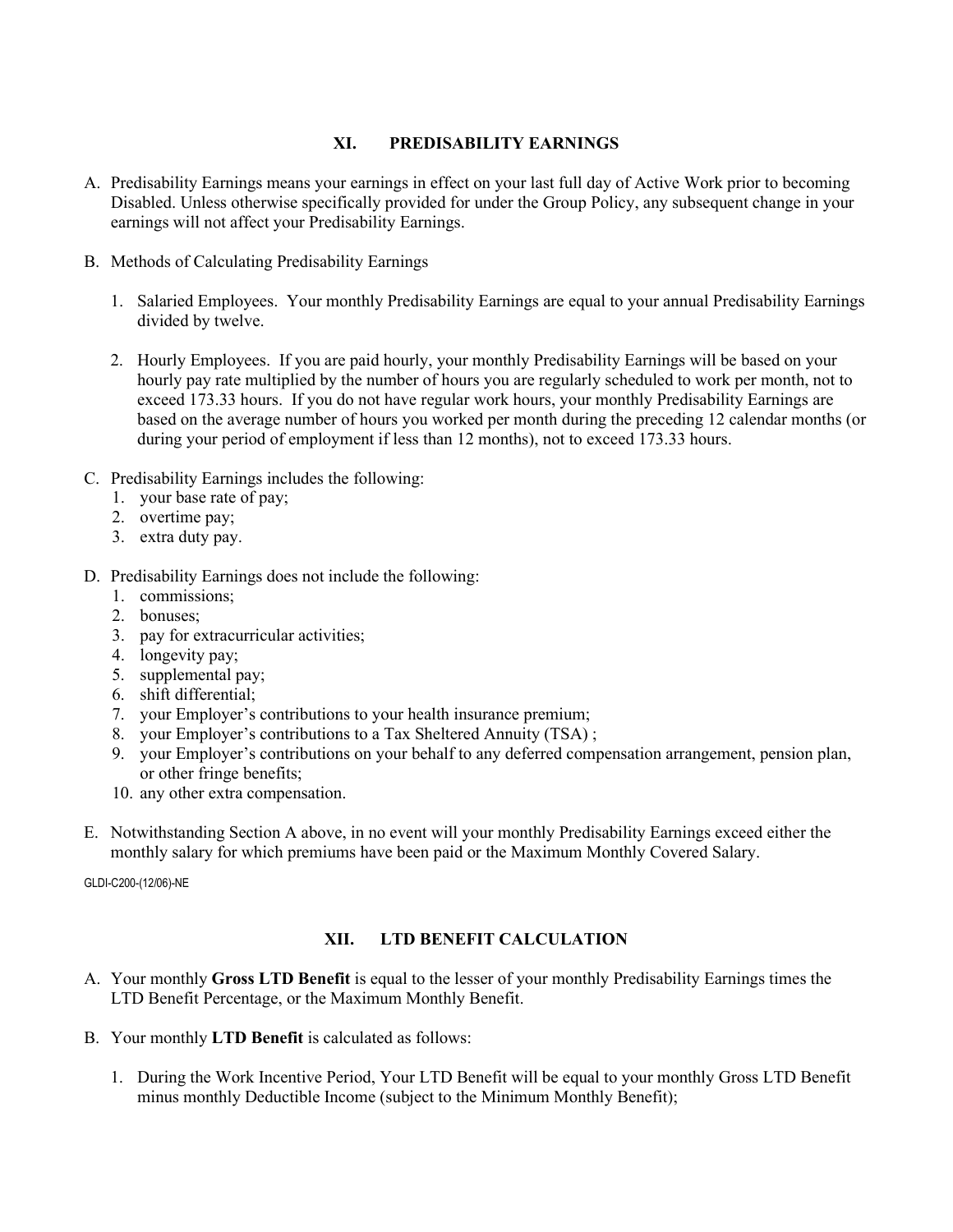2. Upon expiration of the Work Incentive Period, your LTD Benefit will be calculated as follows (subject to the Minimum Monthly Benefit): $(A \div B)$  x C, where:

A = monthly Indexed Predisability Earnings minus Work Earnings for that same period.

 $B =$  monthly Indexed Predisability Earnings.

C = monthly Gross LTD Benefit minus monthly Deductible Income (exclusive of Work Earnings).

GLDI-C200-(12/06)-NE

#### **XIII. DEDUCTIBLE INCOME**

- A. Your Gross LTD Benefit will always be reduced by Deductible Income which is available to you or which you are eligible to receive as a result of your Disability, whether or not you apply for and receive such payments or benefits. The Deductible Income that we will subtract from your Gross LTD Benefit is listed below.
- B. To receive the full measure of income under the Group Policy, you must apply for all Deductible Income for which you may be eligible as soon as you are entitled to such benefits. If you do not apply for and actively pursue in good faith all Deductible Income for which you may be eligible, we may make our own conclusion as to whether you are entitled to those benefits. If we reasonably and in good faith determine that you are entitled to Deductible Income, we will estimate the amount of those benefits and reduce the Gross LTD Benefit by that estimated amount as of the date on which we deem you were eligible to receive Deductible Income. Integration of the estimated amount of Deductible Income that we have determined is available to you will continue until you provide us with proof that you have filed the appropriate application(s) and continue to actively pursue Deductible Income.

Each month we will determine your LTD Benefit using the Deductible Income for the same monthly period, even if you receive the Deductible Income in another month.

- C. If you are paid Deductible Income in a lump sum, we will use the period of time to which the Deductible Income applies. If no period of time is stated, we will make a reasonable estimate.
- D. We will not estimate the amount of Deductible Income nor reduce your Gross LTD Benefit by any amounts for which applications or administrative appeals for Deductible Income are pending, provided that you:
	- 1. apply for in good faith and pursue to our satisfaction all Deductible Income for which we determine you might be eligible;
	- 2. designate, at our request, an agent endorsed by us as your representative in the application process and cooperate with that representative at all stages of the application process;
	- 3. keep us informed on a timely basis of the status of all applications for Deductible Income;
	- 4. sign a Reimbursement Agreement; and
	- 5. pursue administrative appeals of Deductible Income denials.
- E. **Deductible Income** includes the following:
	- 1. Sick pay (including donated amounts and paid time off);
	- 2. Annual or personal leave pay, severance pay, or other salary continuation payable to you by your Employer;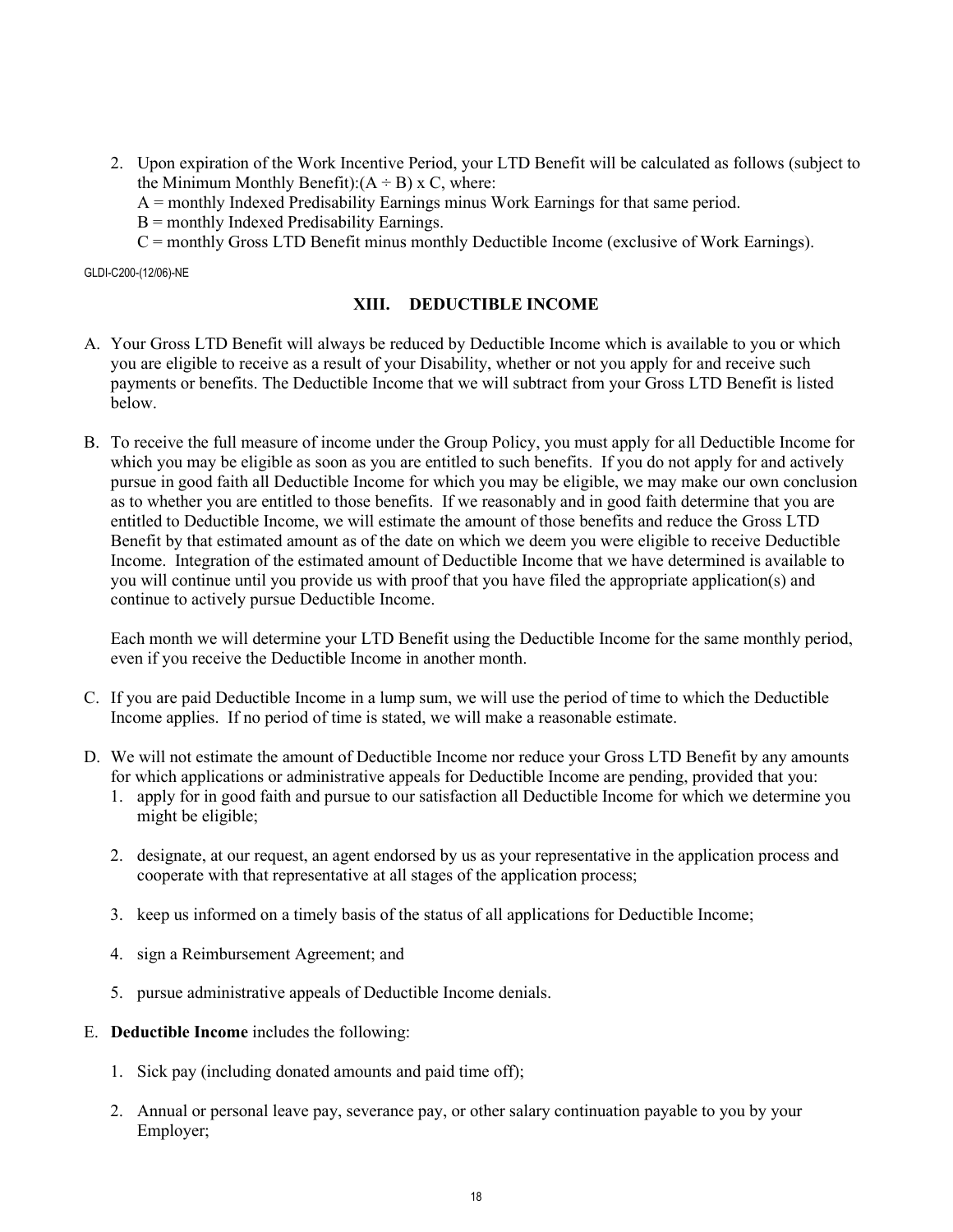- 3. Work Earnings as follows:
	- a) During the First 12 months of Disability with Work Earnings (the "Work Incentive Period"), if the total amount of your Gross LTD Benefit plus the amount you receive from Work Earnings exceeds 100% of your Predisability Earnings, the amount in excess of 100% of your Predisability Earnings will be included in Deductible Income;
	- b) Upon expiration of the Work Incentive Period, your Work Earnings will be offset as provided in Section XII.
- 4. Any amount you receive or are eligible to receive because of your Disability under any of the following:
	- a) a Workers' Compensation Law to the extent we, at our discretion, determine that these amounts are of the general character as payments provided under the Group Policy for Disability;
	- b) the Jones Act;
	- c) Maritime Doctrine of Maintenance, Wages or Cure;
	- d) Longshoremen's and Harbor Worker's Act;
	- e) any similar act or law;
- 5. The amount that you receive or are eligible to receive because of your Disability or retirement benefits under:
	- a) the United States Social Security Act;
	- b) the Canada Pension Plan;
	- c) the Quebec Pension Plan;
	- d) the Railroad Retirement Act; or
	- e) any similar Plan or Act;
- 6. Any amount you receive or are eligible to receive because of your Disability under any state disability income benefit law or similar law;
- 7. Retirement plans
	- a) Any disability or retirement benefits you receive or are eligible to receive because of your Disability under your Employer's retirement plan, including a public employee retirement system, a state teacher retirement system, or a plan arranged and maintained by a union or employee association for the benefit of its members;
	- b) If any of these plans has two or more payment options, the option which comes closest to providing you a monthly income to age 65 with no survivor benefit will be used to determine Deductible Income;
	- c) Your and your Employer's contributions will be considered as distributed simultaneously throughout your lifetime, regardless of how funds are distributed from the retirement plan;
- 8. Any amount you receive or are eligible to receive under any unemployment compensation law or similar act or law;
- 9. Any amount you receive or are eligible to receive from or on behalf of a third party because of your Disability, whether by judgment, settlement or other method.However, we will only offset Deductible Income received from a third party after you have been fully indemnified. If you notify us before filing suit or settling your claim against such third party, the amount used as Deductible Income will be reduced by a pro rata share of your costs of recovery, including reasonable attorney fees;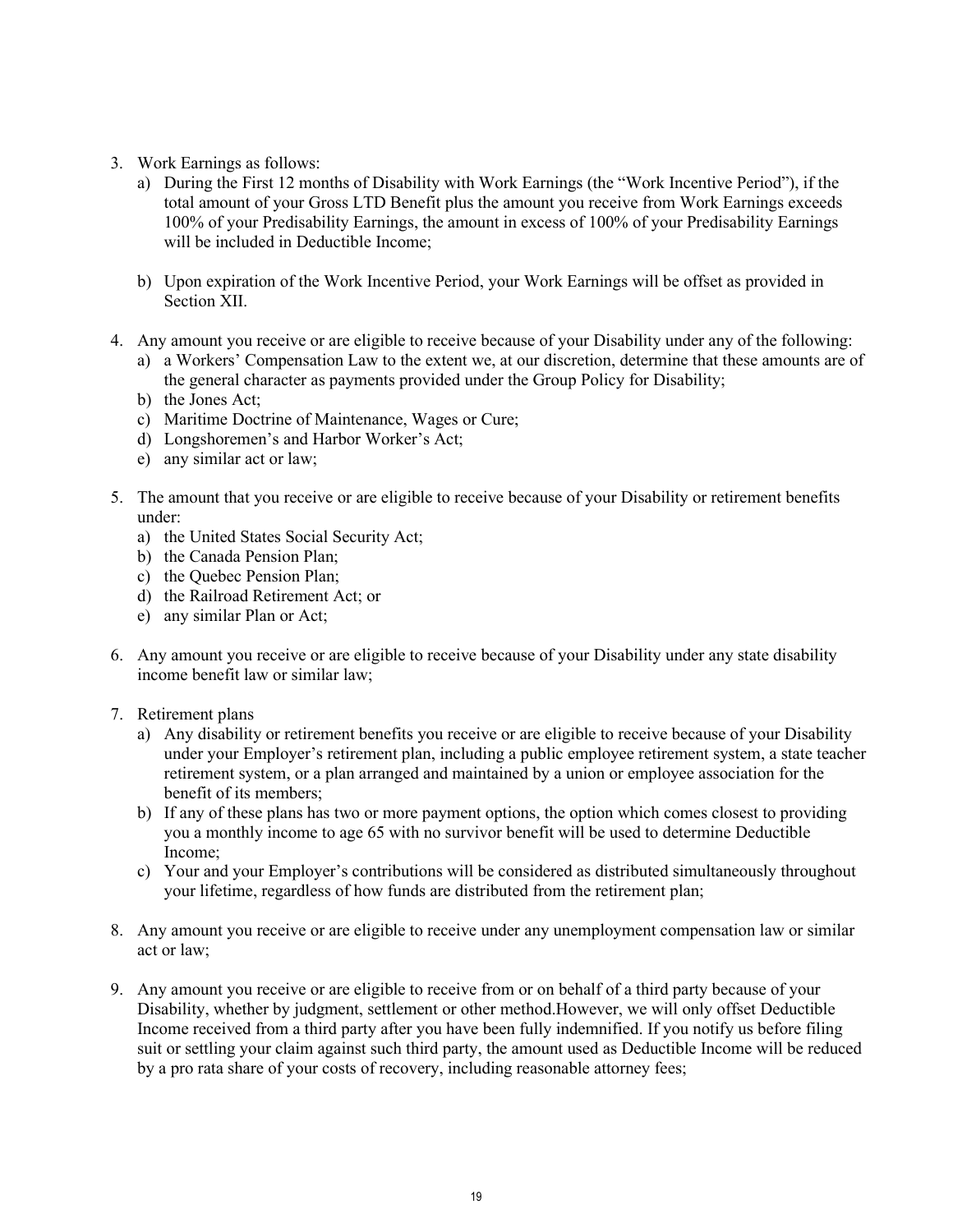- 10. Any amount you receive by compromise, settlement, or other method as a result of a claim for any of the above, whether disputed or undisputed. However, we will only offset Deductible Income received from a compromise, settlement, or other claim after you have been fully indemnified ;
- 11. Any amount you receive under any "no fault" motor vehicle plan
- 12. Any amount you receive or are eligible to receive because of your Disability under any group insurance coverage.
- F. **Deductible Income** does not include the following:
	- 1. Any cost of living increases in any Deductible Income other than Work Earnings, if the increase becomes effective while you are Disabled and while you are eligible for the Deductible Income.
	- 2. Reimbursement for hospital, medical or surgical expense;
	- 3. Reasonable attorneys' fees incurred in connection with a claim for Deductible Income;
	- 4. Benefits from any individual disability insurance policy;
	- 5. Early retirement benefits under the Federal Social Security Act which are not received;
	- 6. Group credit or mortgage disability insurance benefits;
	- 7. Accelerated benefits paid under a life insurance policy;
	- 8. Under your Employer's retirement plan, any amount you could have received upon termination of employment without being disabled or retired;
	- 9. Benefits from the following:
		- a) Profit sharing plan;
		- b) Thrift or savings plan;
		- c) Deferred compensation plan;
		- d) Plan under IRC Section  $401(k)$ ,  $408(k)$ , or  $457$ ;
		- e) Individual Retirement Account (IRA);
		- f) Tax Sheltered Annuity (TSA) under IRC Section 403(b);
		- g) Stock ownership plan;
		- h) Keogh (HR-10) plan;
		- i) Retirement plan under a professional service corporation with respect to principals.

#### **XIV. BENEFITS AFTER INSURANCE ENDS OR IS CHANGED**

- A. During each period of continuous Disability, we will pay LTD Benefits according to the terms of your Employer's coverage under the Group Policy in effect on the date you become Disabled. Your right to receive LTD Benefits will not be affected by:
	- 1. any amendment to the Group Policy or your Employer's coverage under the Group Policy that is effective after you become Disabled.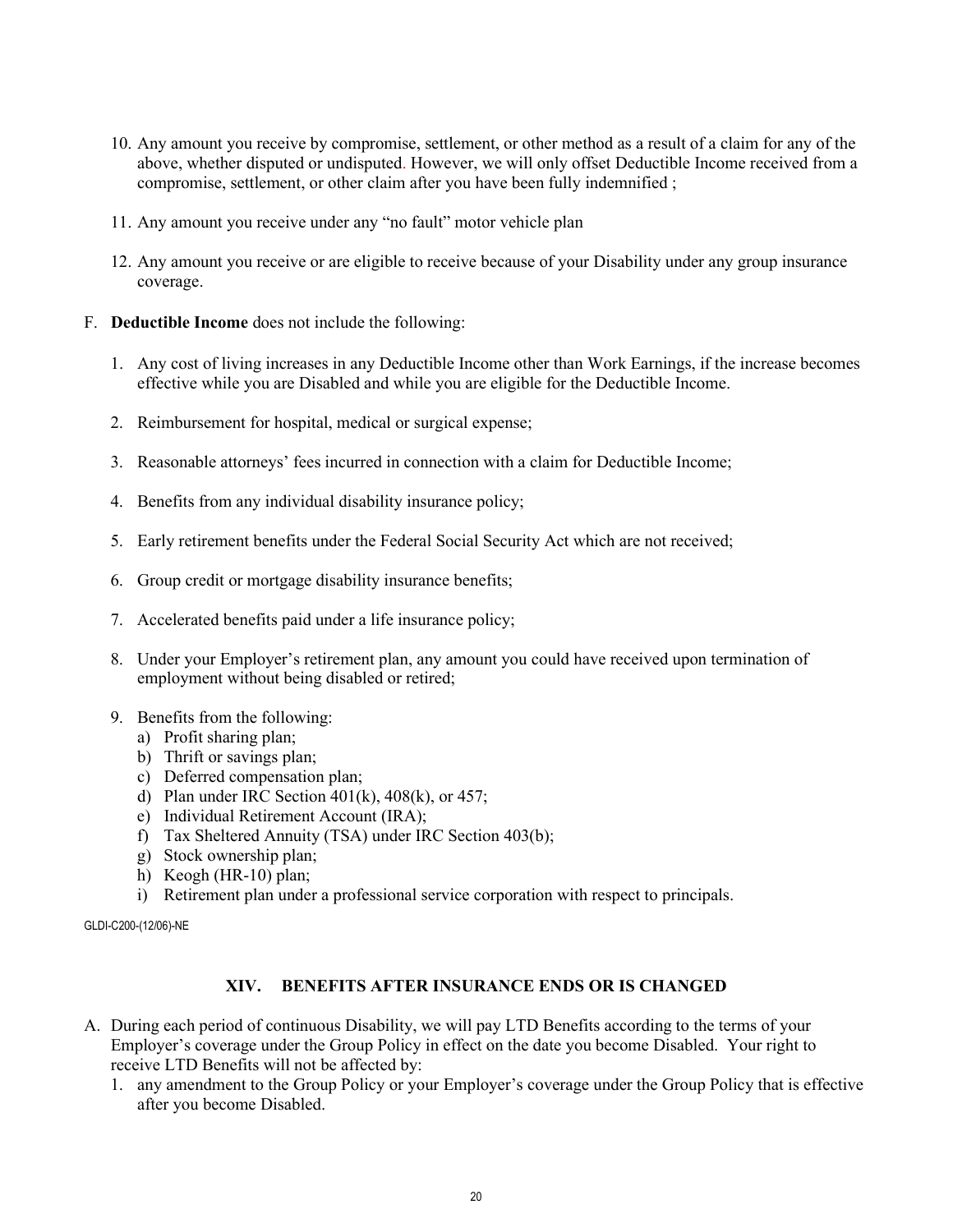2. termination of the Group Policy or your Employer's coverage under the Group Policy after you become Disabled.

GLDI-C200-(12/06)-NE

#### **XV. EFFECT OF NEW DISABILITY**

- A. If a period of Disability is extended by a new cause while LTD Benefits are payable, LTD Benefits will continue while you remain Disabled, subject to the following:
	- 1. LTD Benefits will not continue beyond the end of the original Maximum Benefit Period;
	- 2. The "Exclusions" and "Limitations" sections will apply to the new cause of Disability.

GLDI-C200-(12/06)-NE

# **XVI. EXCLUSIONS**

- A. War. You are not covered for a Disability caused or contributed to by War or any act of War. War means a state or period of declared or undeclared war whether civil or international, any substantial armed conflict with organized forces of a military nature between nations, states or parties, or acts of terrorism.
- B. Criminal Conduct. You are not covered for a Disability caused or contributed to by your committing or attempting to commit a felony. You are not covered for a Disability caused as a result of your engaging in an illegal occupation.
- C. Military Leave. You are not covered for a Disability that occurs during any military leave for active duty, including training duty, the National Guard and Coast Guard, or any active or reserve component of the military forces of any state or country.
- D. Intentionally Self-Inflicted Injury-Suicide. You are not covered for a Disability caused or contributed to by an intentionally self-inflicted injury or attempted suicide, while sane or insane.
- E. Pre-existing Conditions
	- 1. Your current LTD coverage. You are not covered for a Disability caused or contributed to by a Preexisting Condition or medical or surgical treatment of a Pre-existing Condition unless you have been continuously insured under the Group Policy for at least 5 days and have been Actively at Work for at least 1 full day after the end of that 5 days.
	- 2. If you are not covered for a Disability because of the Pre-existing Condition exclusion for Your current LTD coverage, you are not covered for that same Disability for any LTD coverage increase because of an Eligible Class or Group Policy change.
	- 3. **Pre-existing Condition** means a mental or physical condition whether or not diagnosed or misdiagnosed for which you have consulted a Physician or other licensed medical professional, received medical treatment, services or advice, undergone diagnostic procedures, including self-administered procedures, or taken prescribed drugs or medications at any time during the 30 days period just before the effective date of your insurance under the Group Policy.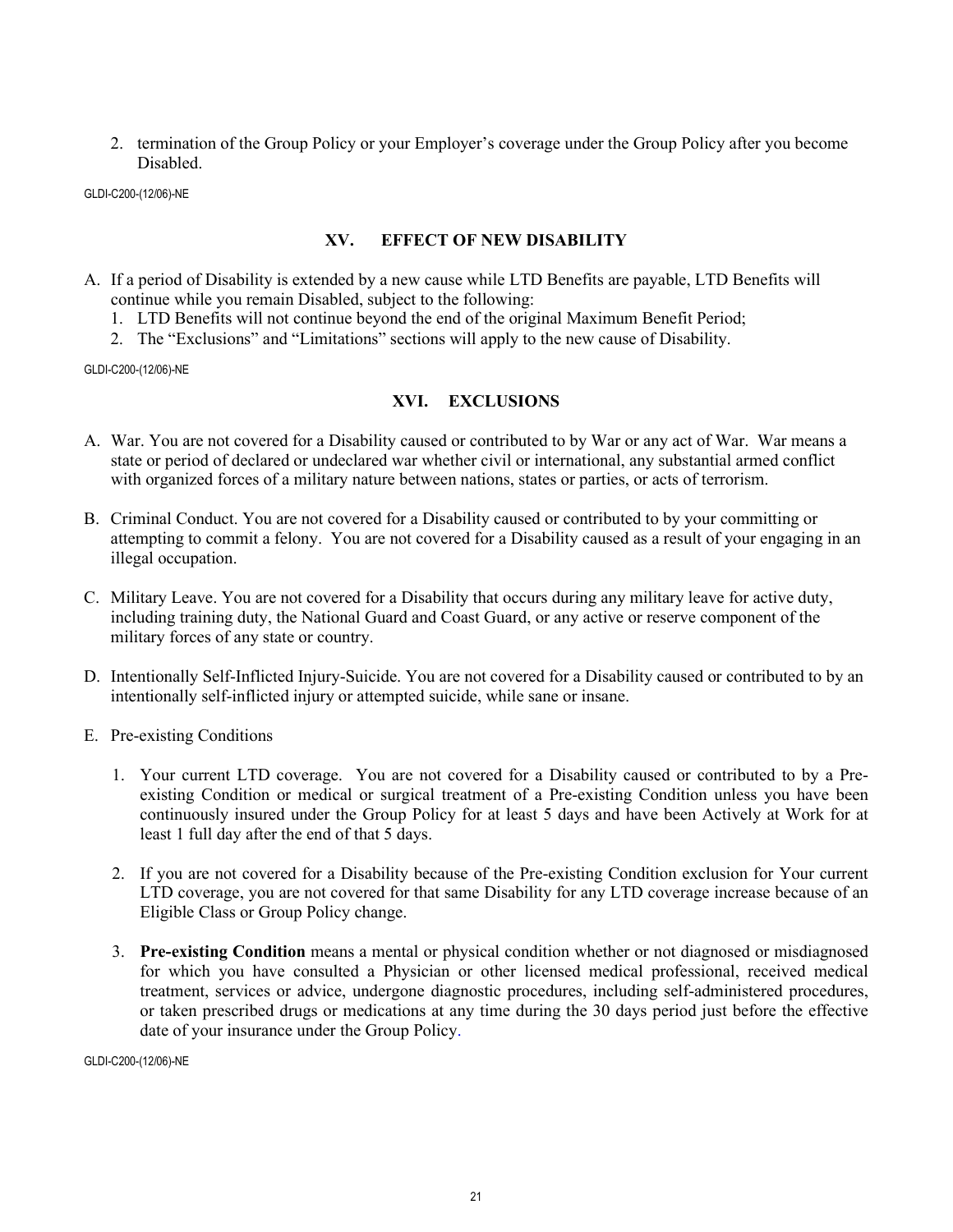# **XVII. LIMITATIONS**

- A. Foreign Residency. Payment of LTD Benefits is limited to 6 months for each period of continuous Disability while you reside outside of the United States or Canada.
- B. Payment Limit. In no event will the LTD Benefit plus Deductible Income plus Work Earnings exceed 100% of Predisability Earnings. In the event your LTD Benefit plus Deductible Income plus Work Earnings exceeds 100% of Predisability Earnings, the LTD Benefit will be reduced by the amount in excess of 100% of Predisability Earnings.

GLDI-C200-(12/06)-NE

#### **XVIII. RESPONSIBILITIES OF DISABLED INSURED PERSONS**

- A. Your Obligations During A Period Of Disability
	- 1. You must make a good faith effort to recover from, or reduce the severity of, your Disability and the resulting loss of income, or you will forfeit benefits. The Group Policy requires you to take a variety of actions in this regard, including, but not limited to, the following:
		- a) You must accept any position within a broad definition of Own Occupation that you can perform and which your Employer or another employer makes available during the Own Occupation Period regardless of whether the compensation for such work is less than your Predisability Earnings. The income earned will be treated as Work Earnings.
		- b) You must arrange for and use the Regular Care of a Physician. In addition, you must pursue any reasonable medical procedure or treatment that would likely improve your condition or end your Disability, and that does not pose unreasonable risks.
		- c) You must submit periodic evidence from your Physician that substantiates, to our satisfaction, that you remain Disabled. This required evidence includes, but is not limited to, objective medical and/or psychiatric evidence from a Physician that confirms your Disability. Subjective complaints alone will not be considered conclusive evidence of a Disability. The attending Physician must be able to provide objective medical evidence to support his/her opinion as to why you are not able to perform the Material Duties of your Own Occupation or Any Occupation. You must obtain and provide this information at your own expense.
		- d) Where they exist, you must engage in appropriate medical and/or occupational rehabilitation programs that are reasonably expected to enable you to return to work. You must notify us when you participate in such a program.
		- e) You must appeal denials of Deductible Income and actively pursue such appeals in good faith.
		- f) You must promptly provide us with all information that we reasonably decide is necessary to verify and administer your claim for benefits.
	- 2. Return to Work Responsibility
		- a) During the Own Occupation Period, no LTD Benefits will be paid for any period of Disability when you are able to work in your Own Occupation and able to earn at least 80% of your Indexed Predisability Earnings, but you elect not to work.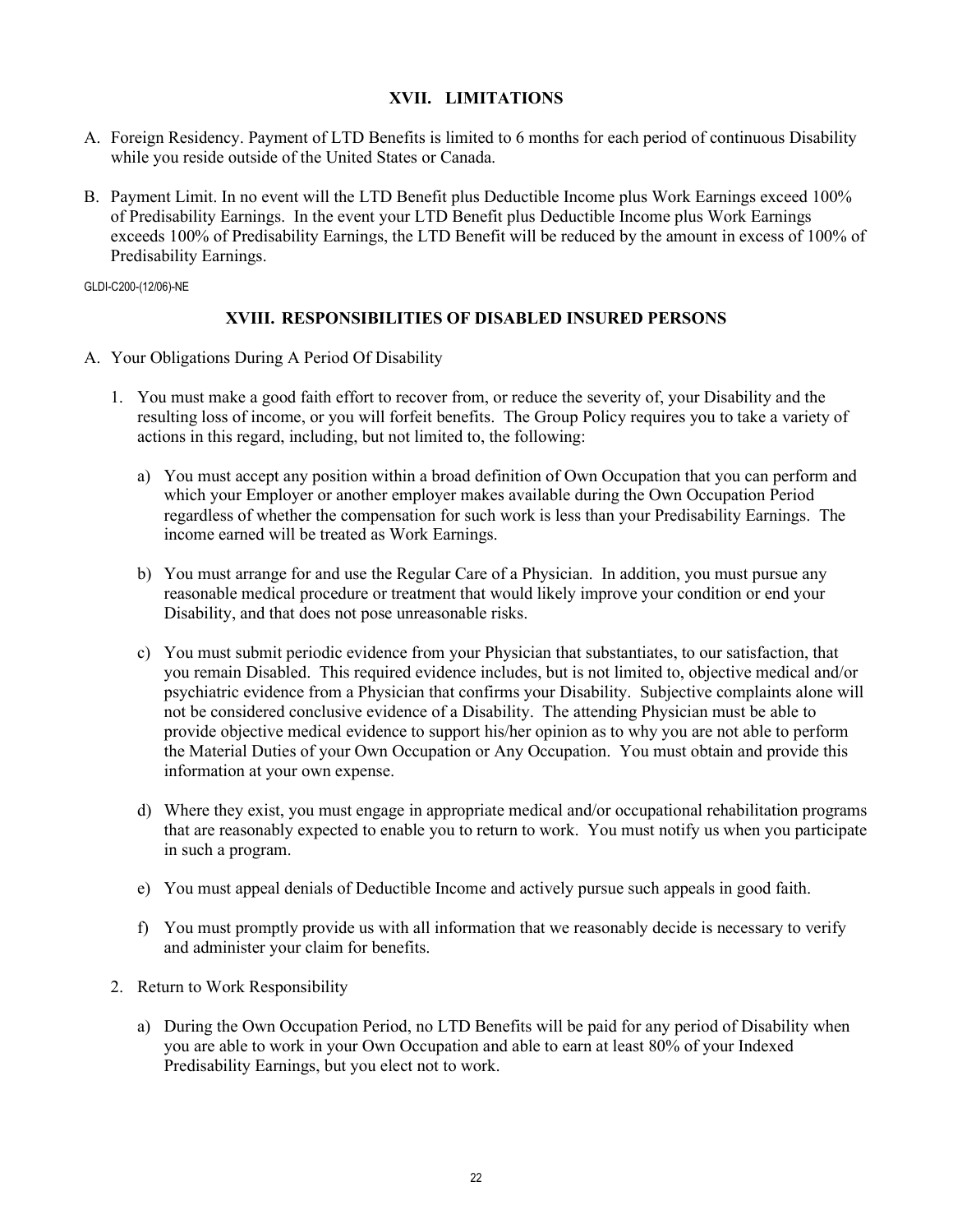- b) During the Any Occupation Period, no LTD Benefits will be paid for any period of Disability when you are able to work in Any Occupation and are able to earn at least 80% of your Indexed Predisability Earnings, but elect not to work.
- c) Any earnings you receive from work you perform, or that you could receive if you worked as much as you are able to considering your Disability, that are less than 100% of your Indexed Predisability Earnings will be treated as Work Earnings.
- 3. Duty to Furnish Information. To receive benefits under the Group Policy, you must authorize and direct medical care providers and sources of earnings or Deductible Income to provide us with all information and records that we reasonably determine to be relevant to the determination of benefits or eligibility for benefits. We do not pay fees charged for submitting this information to us. Any such costs will be your responsibility.
- B. Our Right to Examine. We may require you to be examined by a Physician, other medical practitioner and/or vocational expert of our choice, in addition to your obligation to be under the Regular Care of a Physician as specified above. In such case, we will pay for the additional examination. You must cooperate fully with the Physician, medical practitioner or vocational expert and give full effort to such examinations. We can require an examination as often as it is reasonable to do so. We may also require you to be interviewed by an authorized Company representative.
- C. Insured Person's Failure to Comply
	- 1. We have the right to suspend benefits during any portion of a Disability in which you fail to comply with any of the requirements set forth in this Certificate.
	- 2. We have the further right to terminate irrevocably all further benefits under the Group Policy when benefits have been suspended for a period of 6 consecutive months due to your failure to comply with any of the requirements of the Group Policy.

# **XIX. CLAIMS**

- A. Notice of Claim
	- 1. Written notice of claim should be given to us within 30 days of the date the Elimination Period ends, if that is possible. If that is not possible, you must notify us as soon as it is reasonably possible to do so.
	- 2. When we receive a written notice of claim, we will send you our claim forms for filing Proof of Loss within 15 days after written notice of claim is sent. You can also send us written Proof of Loss without waiting for the forms.
- B. Proof of Loss
	- 1. Proof of Loss means all the information necessary to determine that a loss occurred:
		- a) for which the Group Policy provides benefits; and
		- b) which is not subject to any exclusions; and
		- c) which meets all other conditions for benefits.
	- 2. Written Proof of Loss must be furnished to us at our home office no later than 90 days after the end of the Elimination Period. If it is not possible to give proof within this time limit, it must be given as soon as reasonably possible, but not later than one year following the end of the 90 day period. These limits will not apply while an Insured Person lacks legal capacity.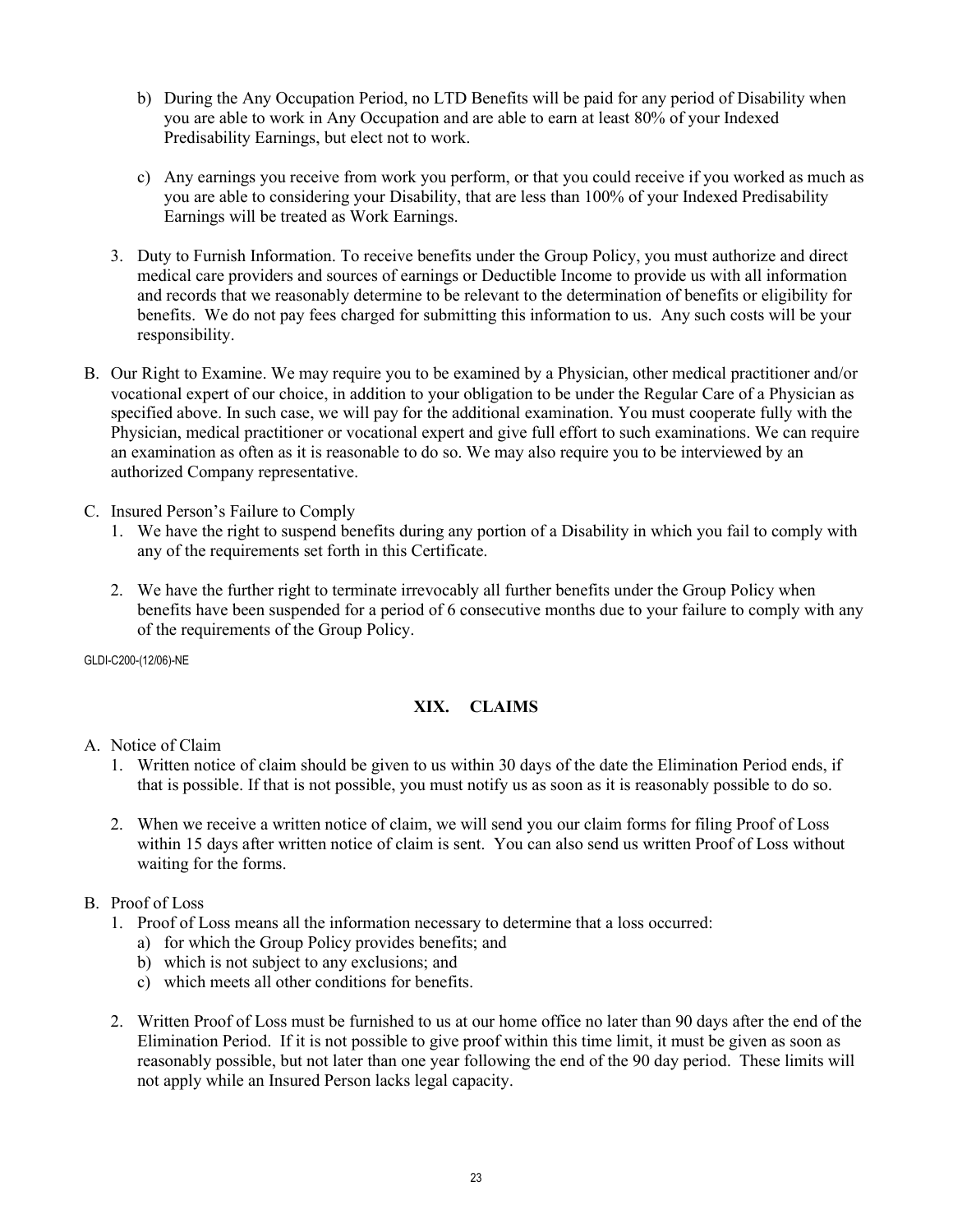- 3. Any items we may reasonably require in support of a claim, such as completed claims statements and a signed authorization for us to obtain information including tax information, must be submitted at your expense. If the required documentation is not provided within 60 days after we mail our request, your claim may be denied. No benefits will be paid until we receive Proof of Loss satisfactory to us.
- C. Investigation of Claim
	- 1. We shall acknowledge and respond to any written communication relating to a claim and all other pertinent communications from a claimant, which reasonably suggest that a response is expected, within fifteen (15) days of receipt of such communication.
	- 2. Within fifteen (15) days of receipt of Proof of Loss from a claimant we shall initiate investigation of the claim.
- D. Payment of Claims
	- 1. We will determine LTD Benefits within 30 days after we receive satisfactory Proof of Loss, but not before satisfaction of the Elimination Period.
	- 2. We will send payment of the claim or a written notice of denial within fifteen (15) days of rendering a claim decision.
	- 3. If a claim remains unresolved for fifteen (15) days from the date Proof of Loss is received, we will provide you a reasonable written explanation of the delay. If the investigation remains incomplete thirty (30) days from the date of the initial notification the claim is unresolved, we will, and every thirty (30) days thereafter, send to you a reasonable written explanation setting forth the reasons additional time is needed for the investigation.
	- 4. Claim Payment Method. LTD Benefit payments that you qualify for will be paid to you as specified in the "Schedule of Benefits". Payments for partial weekly benefits will be pro-rated based on a 7 day week. Payments for partial monthly benefits will be pro-rated based on a 30 day month.
	- 5. LTD Benefits payable at the time of your death will be paid to the person(s) receiving the "Survivor Benefit" if applicable. If no "Survivor Benefit" is paid, the unpaid LTD Benefits will be paid to your estate.
- E. Notice of Adverse Decision on Claim
	- 1. We will notify you of an adverse benefit determination within a reasonable period of time, but not later than 45 days after we receive satisfactory Proof of Loss. This period may be extended by us for up to 30 days, provided that we determine that such an extension is necessary due to matters beyond our control, and provided that we notify you prior to the end of the initial 45 day period, of the circumstances requiring the extension of time and the date by which we expect to render a decision.
	- 2. If, prior to the end of the first 30 day extension period, we determine that, due to matters beyond our control, a decision cannot be rendered within that extension period, the period for making the determination may be extended for up to an additional 30 days, provided that we notify you prior to the expiration of the first 30 day extension period, of the circumstances requiring the extension and the date as of which we expect to render a decision.
	- 3. In the case of any extension, the notice of extension will specifically explain the standards on which entitlement to a benefit is based, the unresolved issues that prevent a decision on the claim and the additional information needed to resolve those issues. You will be given at least 45 days within which to provide the specified information.
	- 4. If we deny any part of your claim, you will receive a written notice of denial containing the following:
		- a) the reasons for our decision;
		- b) reference to the provisions of the Group Policy on which our decision is based;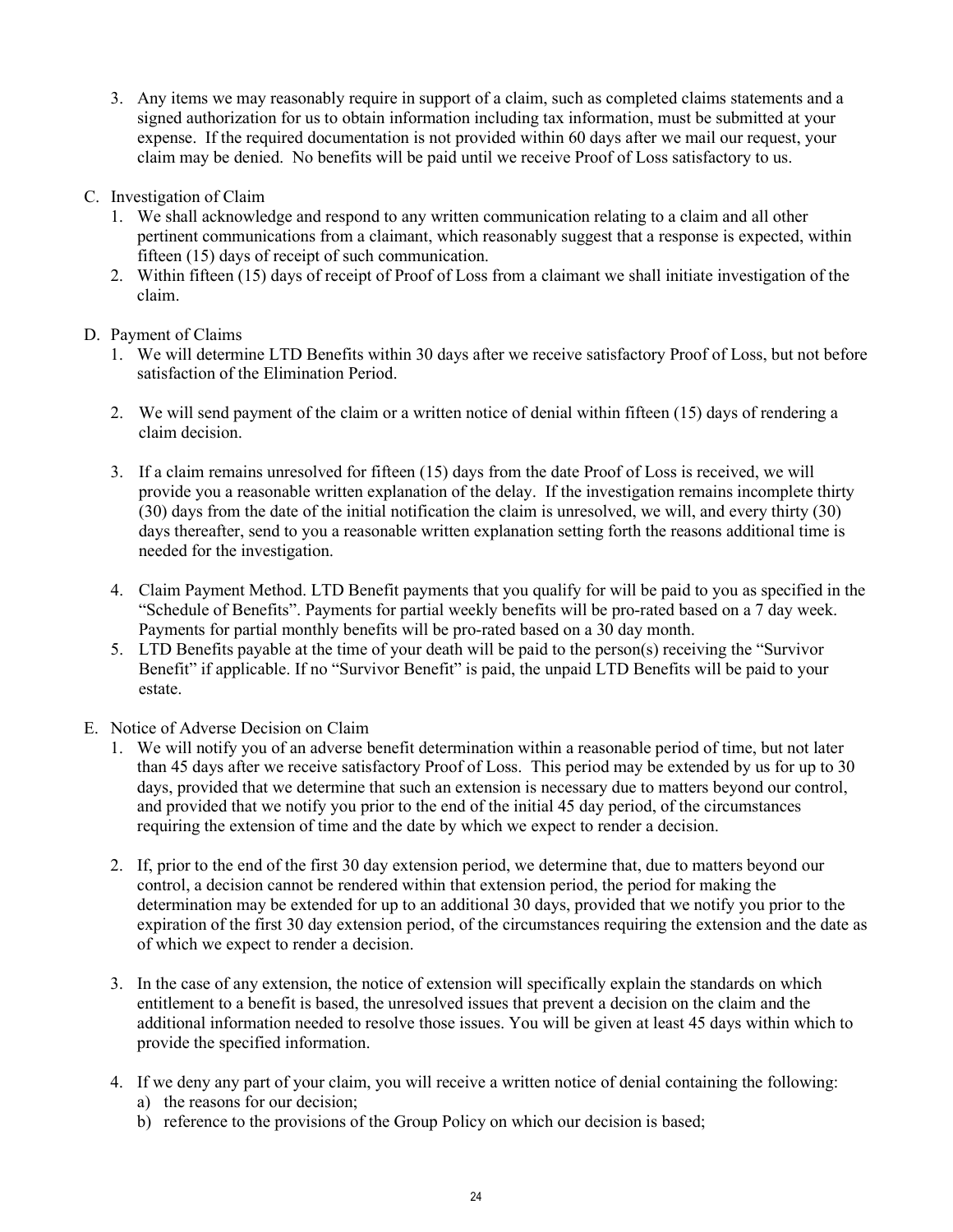- c) a description of any additional information needed to support your claim;
- d) information concerning your right to a review of our decision.

# F. Review Procedure

- 1. If all or part of a claim is denied, you may request a review. A request for a review must be in writing and received by us within 180 days after you receive notice of the denial.
- 2. You may send us written comments or other items to support the claim and may review any nonprivileged information that relates to the request for review.
- 3. We will review the claim promptly after we receive the request. We will send you a notice of our decision within 45 days after we receive the request, unless special circumstances require an extension. If we determine that an extension of time for processing is required, written notice of the extension will be furnished to you prior to the expiration of the initial 45 day period. In no event will such extension exceed a period of 60 days from the end of the initial period.
- G. Subsequent Investigations
	- 1. We may investigate a claim at any time.
	- 2. At our expense, we may have you examined at reasonable intervals by specialists of our choice. We may deny or suspend benefits if you fail to attend an examination, give full effort or cooperate with the examiner.
- H. Assignment. The rights and benefits under the Group Policy are not assignable.

GLDI-C200-(12/06)-NE

# **XX. RIGHT TO REIMBURSEMENT**

- A. If we make benefit payments to you in excess of the amounts required by the provisions of this Group Policy or, if you receive retroactive benefits from any Deductible Income source for periods of time during which we paid benefits to you, you must reimburse us for any such excess, duplicate, or erroneous payments.
- B. Before any LTD Benefits are paid to you, you must execute and deliver to us a Reimbursement Agreement, provided by us, setting forth specific terms of reimbursement.
- C. Upon request, you must execute and deliver to us such documents as may be required, and do whatever else may be necessary, to secure our rights to recover any excess, duplicate, or erroneous payments.
- D. You must reimburse us in a satisfactory and timely manner for any payments made to which you were not entitled under the terms of this Policy. Such reimbursement will be due and payable immediately upon our notification to you. At our option, subsequent payment of benefits or the refund of any premium owed to you by us may be reduced or applied by us directly toward such reimbursement obligation.
- E. Our acceptance of premium or other fees, or our providing or paying of benefits, does not constitute a waiver of our rights to enforce the provisions of this section in the future. The provisions of this section are in addition to, and not in lieu of, any other rights or remedies available to us at law or in equity.

F. The Minimum Monthly Benefit may be applied to recover an outstanding overpayment.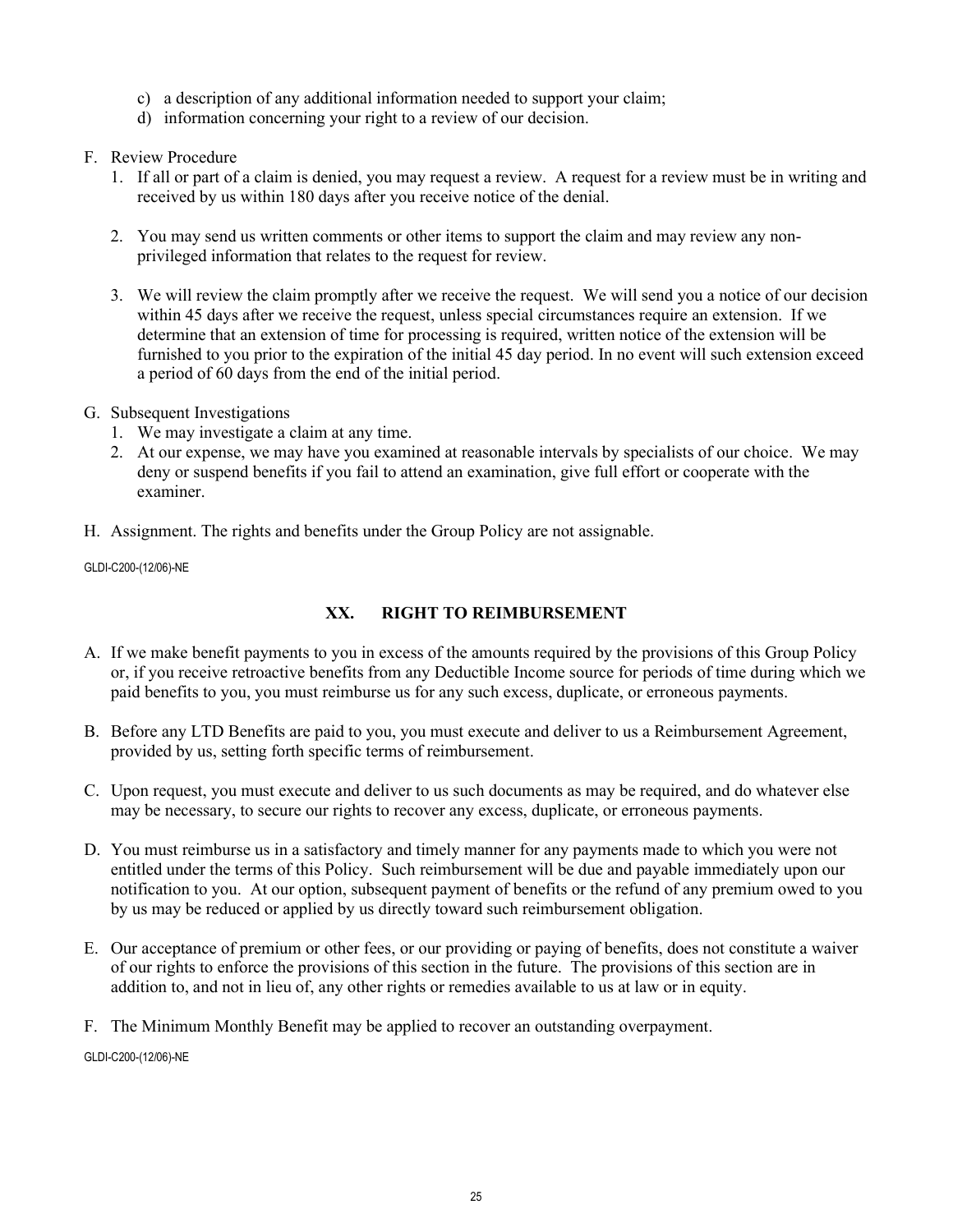# **XXI. SUBROGATION**

- A. If LTD Benefits are paid or payable to you under the Group Policy as the result of any act or omission of a third party, we will be subrogated to all rights of recovery you may have in respect to such act or omission. However, we will only be entitled to subrogation after you have been fully indemnified. You must execute and deliver to us such instruments and papers as may be required and do whatever else is needed to secure such rights. You must avoid doing anything that would prejudice our rights of subrogation.
- B. If you notify us before filing suit or settling your claim against such third party, the amount to which we are subrogated will be reduced by a pro rata share of your costs of recovery, including reasonable attorney fees. If suit or action is filed, we may record a notice of payments of LTD Benefits and such notice will constitute a lien on any judgment recovered.
- C. If you or your legal representatives fail to bring suit or action promptly against such third party, we may institute such suit or action in our name or in your name. We are entitled to retain from any judgment recovered the amount of LTD Benefits paid or to be paid to you or on your behalf, together with our costs of recovery, including attorney fees. The remainder of such recovery, if any, will be paid to you or as the court may direct.

GLDI-C200-(12/06)-NE

# **XXII. ALLOCATION OF AUTHORITY**

- A. Except for those functions which the Group Policy specifically reserves to the Policyowner or Employer, we have full and exclusive authority to control and manage the Group Policy, to administer claims and to interpret the Group Policy and resolve all questions arising in the administration, interpretation and application of the Group Policy.
- B. Our authority includes, but is not limited to the following:
	- 1. the right to resolve all matters when a review has been requested;
	- 2. the right to establish and enforce rules and procedures for the administration of the Group Policy and any claim under it;
	- 3. the right to determine the following:
		- a) eligibility for insurance;
		- b) entitlement to benefits;
		- c) the amount of benefits payable;
		- d) the sufficiency and the amount of information we may reasonably require to determine a., b., or c., above.
- C. Subject to the review procedures of the Group Policy, any decision we make in the exercise of our authority is conclusive and binding.

GLDI-C200-(12/06)-NE

# **XXIII. TIME LIMITS ON LEGAL ACTIONS**

- A. No action at law or in equity may be brought until 60 days after we have received Proof of Loss. No such action may be brought more than three years after the earlier of the following:
	- 1. the date we receive Proof of Loss;
	- 2. the time within which Proof of Loss is required to be given.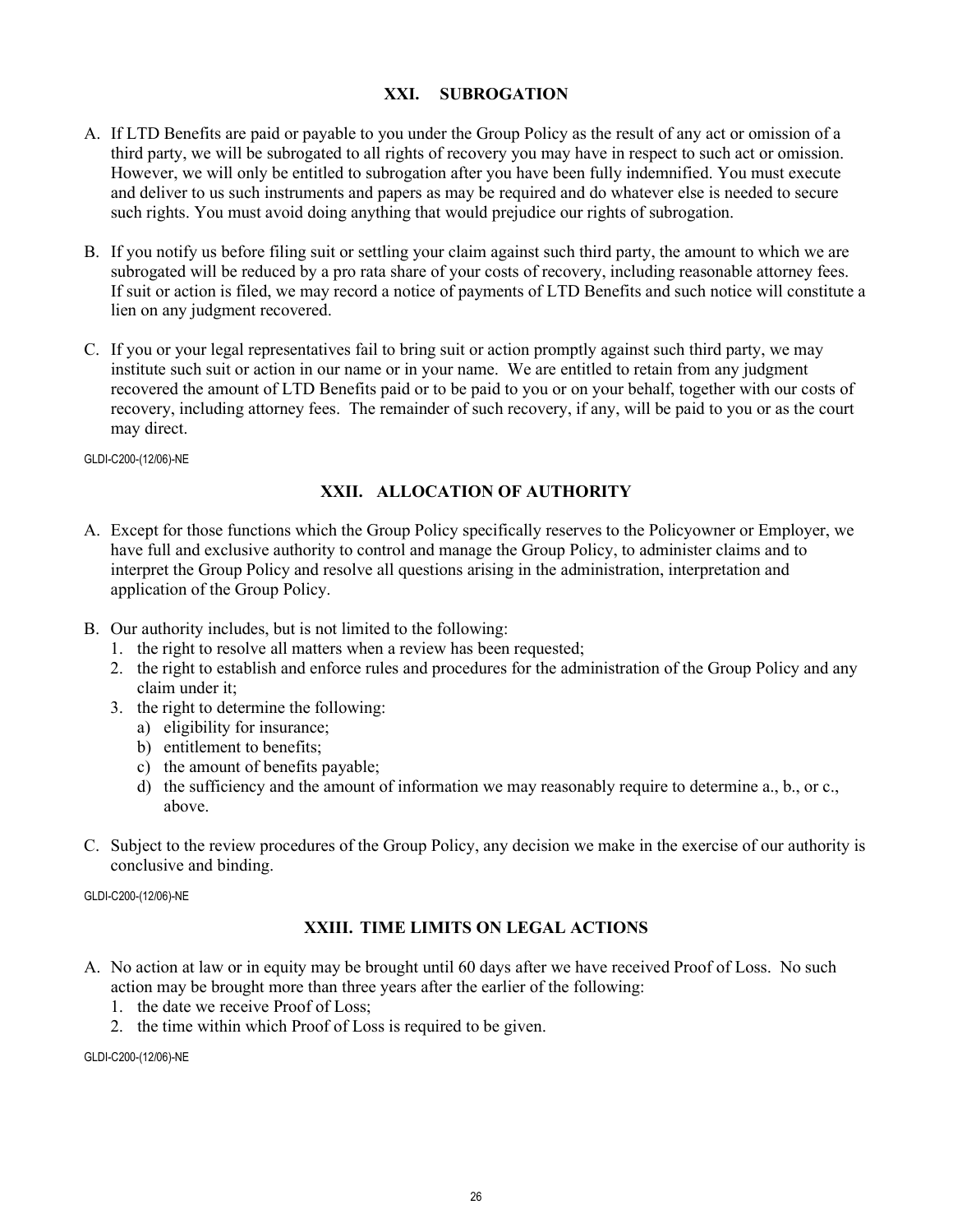# **XXIV. INCONTESTABILITY PROVISIONS**

- A. Incontestability of Insurance
	- 1. Any statement made to obtain or to increase insurance is a representation and not a warranty.
	- 2. No misrepresentation will be used as a basis for reducing or denying a claim or contesting the validity of insurance unless:
		- a) the insurance would not have been approved if we had known the truth; and
		- b) we have given you or any other person claiming benefits a copy of the signed written instrument which contains the misrepresentation.
	- 3. After insurance has been in effect for two years during the lifetime of the Insured Person, we will not use a misrepresentation as a basis for reducing or denying a claim, unless it was a fraudulent misrepresentation.
- B. Incontestability of the Group Policy or Employer Coverage under the Group Policy
	- 1. Any statements made by the Policyowner to obtain the Group Policy or made by an Employer to obtain coverage under the Group Policy is a representation and not a warranty.
	- 2. No misrepresentation by the Policyowner or your Employer will be used as a basis for denying a claim, or for denying the validity of the Group Policy or your Employer's coverage under the Group Policy unless:
		- a) the Group Policy would not have been issued or your Employer's coverage under the Group Policy would not have been approved if we had known the truth; and
		- b) we have given the Policyowner or Employer a copy of a written instrument signed by the Policyowner or Employer which contains the misrepresentation.
	- 3. The validity of the Group Policy or your Employer's coverage under the Group Policy will not be contested after it has been in force for two years, except for nonpayment of premiums or fraudulent misrepresentations.

GLDI-C200-(12/06)-NE

# **XXV. CLERICAL ERROR AND MISSTATEMENT**

# A. Clerical Error

- 1. Clerical error by us, the Policyowner, your Employer, or their respective employees or representatives will not:
	- a) cause a person to become insured under the Group Policy or a provision of it.
	- b) invalidate insurance otherwise validly in force.
	- c) continue insurance otherwise validly terminated.
	- d) cause an Employer to obtain coverage under the Group Policy or a provision of it.
- 2. In the event that a clerical error results in an incorrect rate, we reserve the right to adjust the rate accordingly.
- B. The payment of premium, by itself, will not obligate us to provide benefits to anyone who is not eligible for coverage under the Group Policy.
- C. Your Employer acts on its own behalf as your agent, and not as our agent. Your Employer has no authority to alter, expand or extend our liability or to waive, modify or compromise any defense or right we may have under the Group Policy.
- D. Misstatement of Age or Gender
	- 1. If the age or gender, or both, of a person has been misstated, we will make an equitable adjustment of premiums, benefits or both. The adjustment will be based on: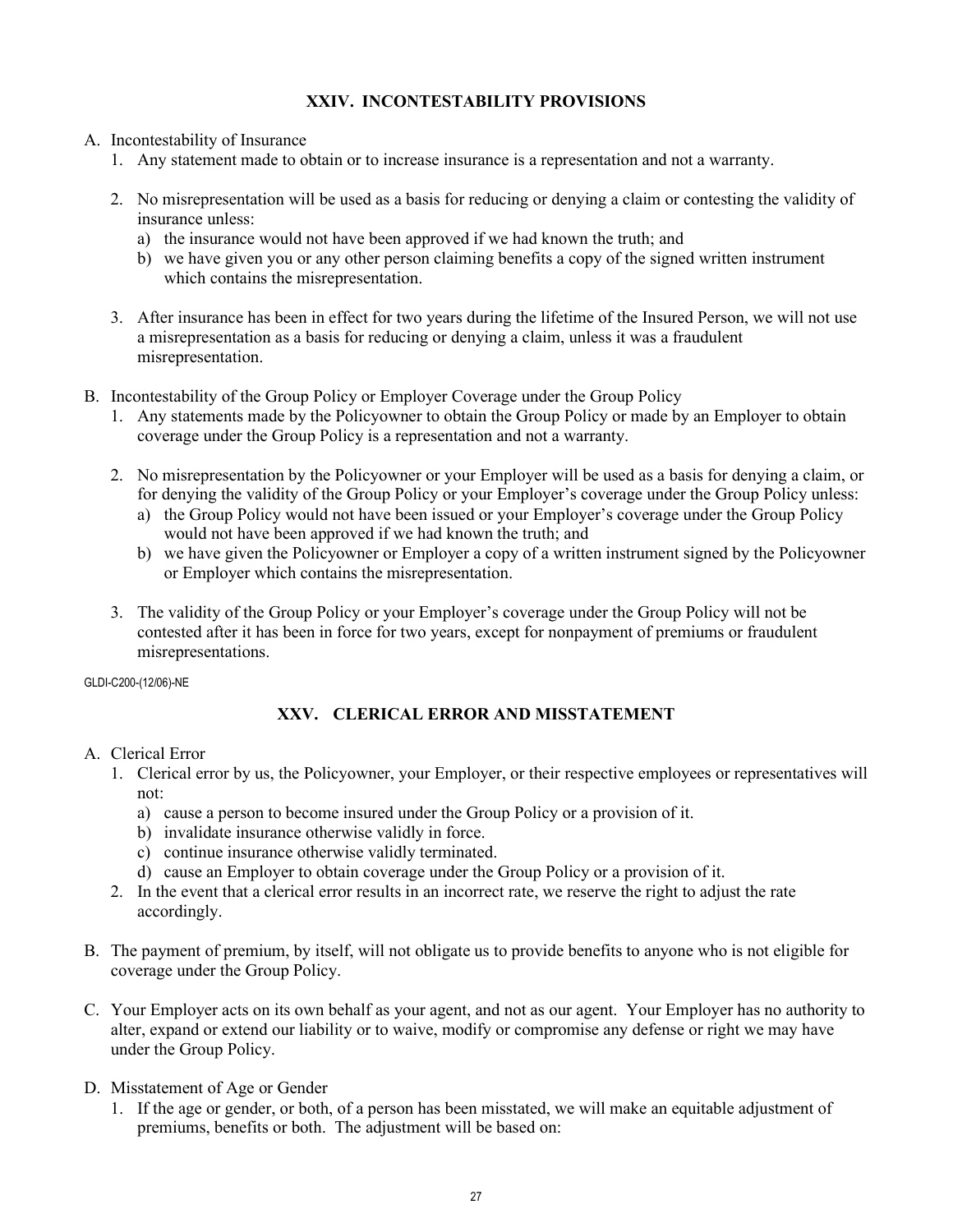- a) the amount of insurance based on the correct age and gender; and
- b) the difference between the premiums paid and the premiums which would have been paid if the age and gender had been correctly stated.

# **XXVI. FRAUD**

A. It is unlawful to knowingly provide false, incomplete or misleading facts or information with the intent of defrauding us. An application for insurance or claim containing any materially false or misleading information may lead to reduction, denial or termination of benefits or coverage under the Group Policy and recovery of any amounts we have paid.

GLDI-C200-(12/06)-NE

# **XXVII.TERMINATION OR AMENDMENT OF THE GROUP POLICY AND EMPLOYER COVERAGE**

- A. The Group Policy may be terminated, changed or amended in whole or in part by us or the Policyowner according to the terms of the Group Policy. Any such change or amendment may apply to current or future Employers and Eligible Persons covered under the Group Policy or to any separate classes or categories thereof. An Employer's coverage under the Group Policy may be terminated, changed or amended in whole or in part by us or the Employer according to the terms of the Group Policy.
- B. We may change the Group Policy and any Employer's coverage under the Group Policy in whole or in part when any change or clarification in law or governmental regulation affects our obligations under the Group Policy, or with the Policyowner's or Employer's consent.
- C. We may terminate an Employer's coverage on any premium due date by giving the Employer not less than 31 days advance notice. An Employer may terminate coverage under the Group Policy in whole, and may terminate insurance for any class or group of Eligible Persons, at any time by giving us advanced written notice at least 31 days prior to such termination. Insurance will terminate automatically for nonpayment of premium.
- D. Benefits are limited to the terms of your Employer's coverage under the Group Policy, including any valid amendments. No change or amendment of your Employer's coverage will be valid unless it is approved in writing by one of our executive officers and delivered to your Employer. The Policyowner, your Employer and their respective employees or representatives have no right or authority to change or amend the Group Policy or your Employer's coverage under the Group Policy or to waive any terms or provisions thereof without our signed, written approval.

GLDI-C200-(12/06)-NE

# **XXVIII. COST OF LIVING ADJUSTMENT (COLA) BENEFIT**

- A. You are eligible for a COLA Benefit if you are receiving LTD Benefits under the Group Policy, and, as of March 1st, have been Disabled for the preceding 25 months.
- B. On each March 1st on which you are eligible for the COLA Benefit, your COLA Benefit will be determined by multiplying your LTD Benefit by the COLA Factor for that year as determined below.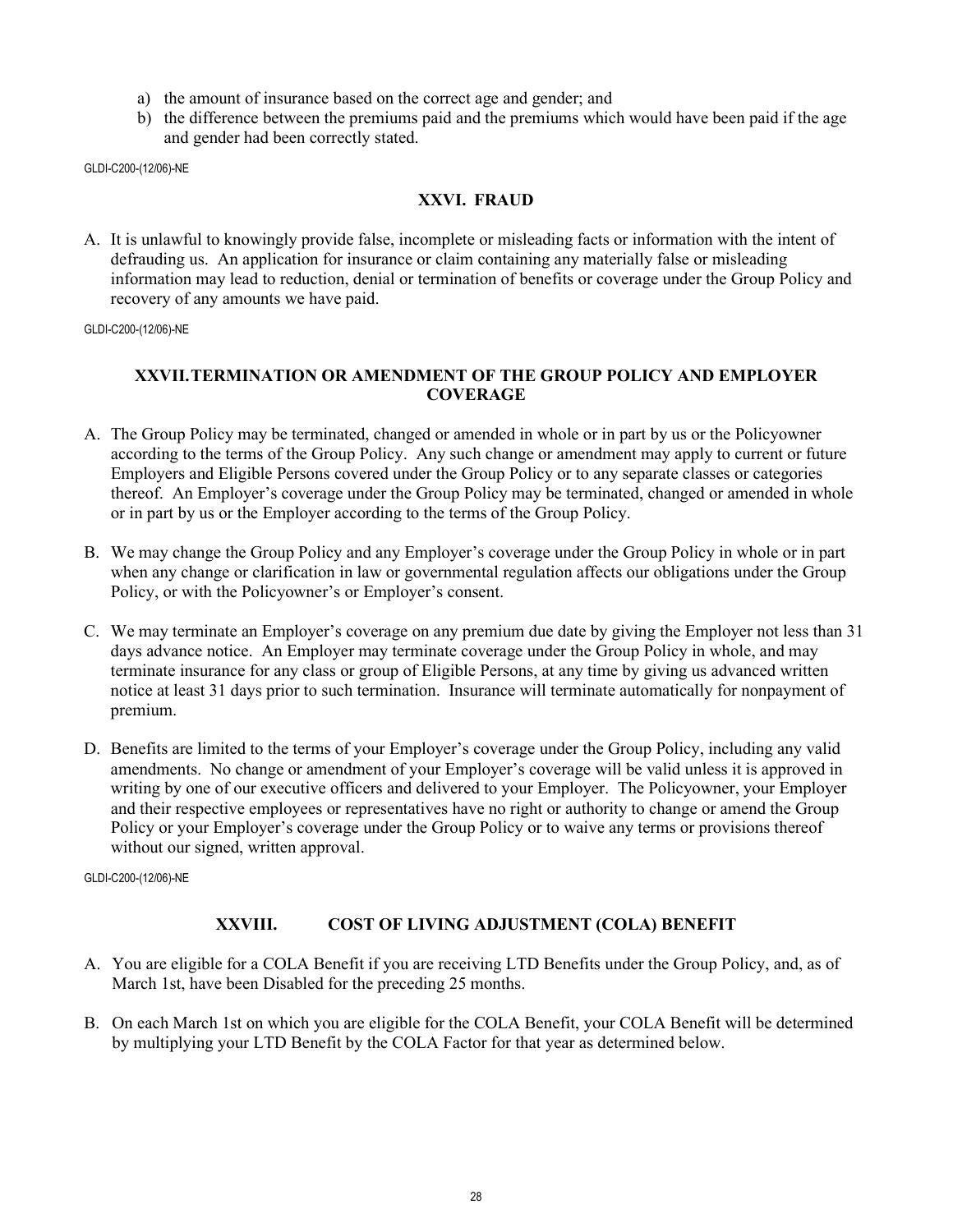- C. Determining your COLA Factor:
	- 1. On the first March 1st on which you are eligible for the COLA Benefit, your COLA Factor means the percentage rate of increase, expressed as a decimal, in the CPI-W as published by the U.S. Department of Labor for the prior calendar year, not to exceed 7%, plus one.
	- 2. Each subsequent March 1st on which you are eligible for the COLA Benefit, your COLA Factor for determining the COLA Benefit for the year beginning on that March 1st will be the COLA Factor as determined for the then current year using the method in paragraph 1 above, multiplied by all of the COLA Factors determined for previous years in which you were eligible for the COLA Benefit, rounded to four decimal places.
- D. If the rate of the CPI-W decreases, your LTD Benefit may reduce accordingly; however, such adjustments will never reduce your LTD Benefit below the amount which would be payable if this COLA Benefit did not exist.
- E. A COLA Benefit will not be payable during a period of employment under a Rehabilitation Plan.
- F. The maximum number of adjustments for one period of Disability will be ten.
- G. The COLA Benefit will apply only to LTD Benefits for which you are eligible. If you receive retroactive benefits from any Deductible Income source for periods of time during which we paid a COLA Benefit to you, such COLA payments must be reimbursed to us pursuant to the "Right to Reimbursement" section of the Group Policy.

#### **XXIX. REHABILITATION BENEFIT**

- A. While you are Disabled, you may qualify to participate in a Rehabilitation Plan. **Rehabilitation Plan** means a written plan, program or course of medical treatment or vocational training or education that is intended to prepare you to return to work full time.
- B. To participate in a Rehabilitation Plan, you must apply in a letter to us. The terms, conditions and objectives of the plan must be accepted by you and approved by us in advance. We have the sole discretion to evaluate, approve and/or terminate your Rehabilitation Plan at any time..
- C. While you are participating in an approved Rehabilitation Plan, your LTD Benefit will be reduced by 50% of any income earned by you for work done under the Rehabilitation Plan. If the sum of your Gross LTD Benefit and Work Earnings exceeds 100% of Predisability Earnings, the excess will be included in Deductible Income. At no time will LTD Benefits be paid beyond the Maximum Benefit Period or be less than the Minimum Monthly Benefit.

GLDI-C200-(12/06)-NE

#### **XXX. SPECIFIC LOSS BENEFIT**

- A. If you suffer a Loss, as defined below, as a result of an accident or exposure to the natural elements, we will consider you Disabled, for the purpose of this Specific Loss Benefit, for the applicable Minimum Benefit Period outlined below.
- B. Definitions of Loss
	- 1. Loss means loss of hand, foot , sight, and thumb and index finger of the same hand which:
		- a) is caused solely and directly by an accident or exposure to the natural elements;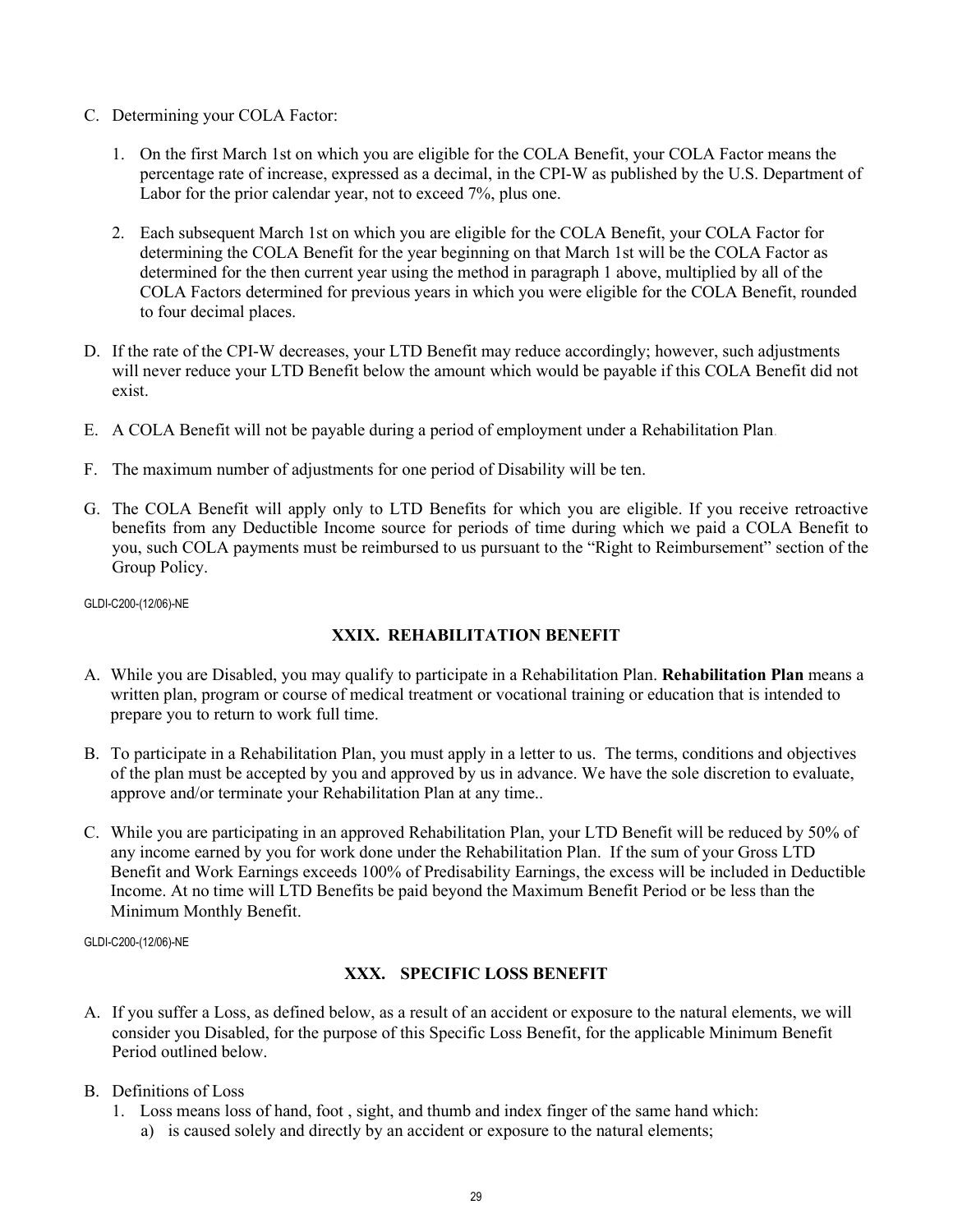- b) occurs independently of all other causes;
- c) occurs within 365 days after the accident or exposure to the natural elements; and
- d) occurs while you are insured under the Group Policy.
	- (1) If your Employer's coverage under the Group Policy terminates after the date of the accident and you remain continuously Disabled from the date your Employer's coverage under the Group Policy terminates up to the date of the Loss, then your Loss will be deemed to have occurred while insured under the Group Policy.
- 2. With respect to a hand or foot, Loss means actual and permanent severance from the body at or above the wrist or ankle joint.
- 3. With respect to sight, Loss means entire and irrecoverable loss of sight.
- 4. With respect to thumb and index finger of the same hand, Loss means actual and permanent severance from the body at or above the metacarpophalangeal joints.
- C. Minimum Benefit Period
	- 1. The Specific Loss Benefit will be paid to you for the number of monthly payments specified in the table below. If death occurs before all the payments have been made, the balance remaining at the time of death will be paid to your estate.
	- 2. Benefits may be payable for a period in excess of the number of months indicated in the table provided that you are Disabled as defined elsewhere in this Certificate, and provided that you comply with the "Responsibilities of Disabled Insured Persons" section.
	- 3. The maximum number of monthly payments for all losses suffered in any one accident will be limited to the loss for which the greatest number of monthly payments is provided in table 3a below.

| Number of Months |
|------------------|
| 46 months        |
| 46 months        |
| 46 months        |
| 46 months        |
| 46 months        |
| 46 months        |
| 23 months        |
| 15 months        |
| 12 months        |
|                  |

- D. The Specific Loss Benefit will be equal to, and in lieu of, the LTD Benefit. All offsets, deductions and restrictions applicable to LTD Benefit payments under this Certificate will apply to the Specific Loss Benefit. At no time will the Specific Loss Benefit be less than the Minimum LTD Benefit specified in the "Schedule of Benefits".
- E. Specific Loss Benefit Exclusions
	- 1. No Specific Loss Benefit is payable under this provision if the Loss is caused or contributed to by any of the exclusions listed in the section entitled "Exclusions" or any of the following:
		- a) Physical Disease, Injury, Pregnancy, Substance Abuse or Mental Disorder existing at the time of the accident.
		- b) Heart attack or stroke.
		- c) Medical or surgical treatment for any of the above.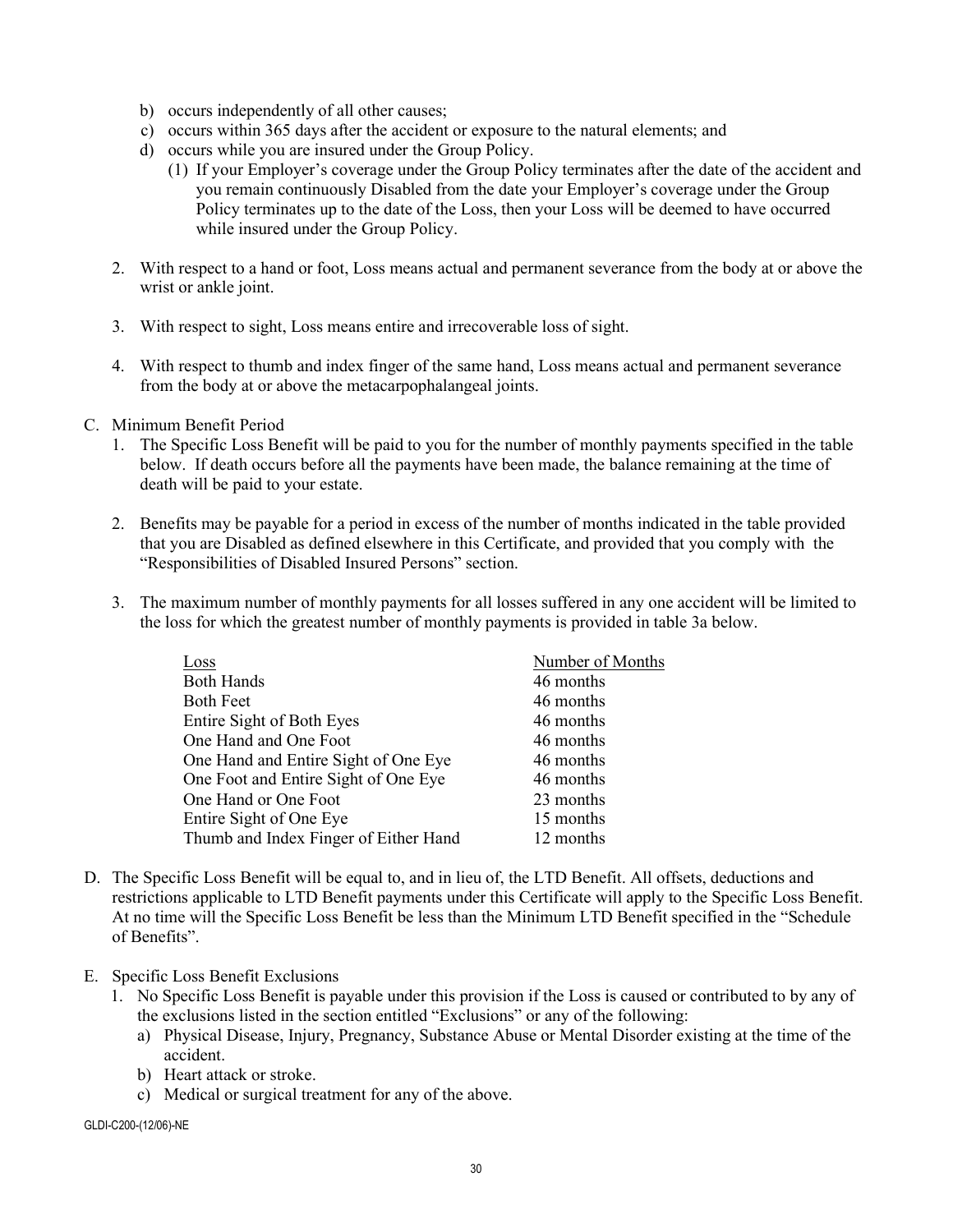# **XXXI. SURVIVOR BENEFIT**

- A. If you die while LTD Benefits are payable, and on the date you die you have been continuously Disabled for at least 365 days, we will pay a Survivor Benefit as follows:
	- 1. The Survivor Benefit will consist of a lump sum equal to 6 times the amount of your last LTD Benefit.
	- 2. The Survivor Benefit will first be applied to reduce any overpayment of your claim.
	- 3. The Survivor Benefit will be paid at our option to any one of the following:
		- a) Your surviving Spouse;
		- b) Your surviving unmarried children, including adopted children, under age 25;
		- c) Your surviving Spouse's unmarried children, including adopted children, under age 25;
		- d) Your estate.

GLDI-C200-(12/06)-NE REV. 03/28/2022

# **XXXII.CONFORMITY WITH STATE AND FEDERAL LAW**

Any provision of this group LTD plan, which, on its effective date, is in conflict with the law of federal government or the state in which the group is located on such date is amended to conform to the minimum requirements of such law.

GLDI-C201-(05-11)-NE